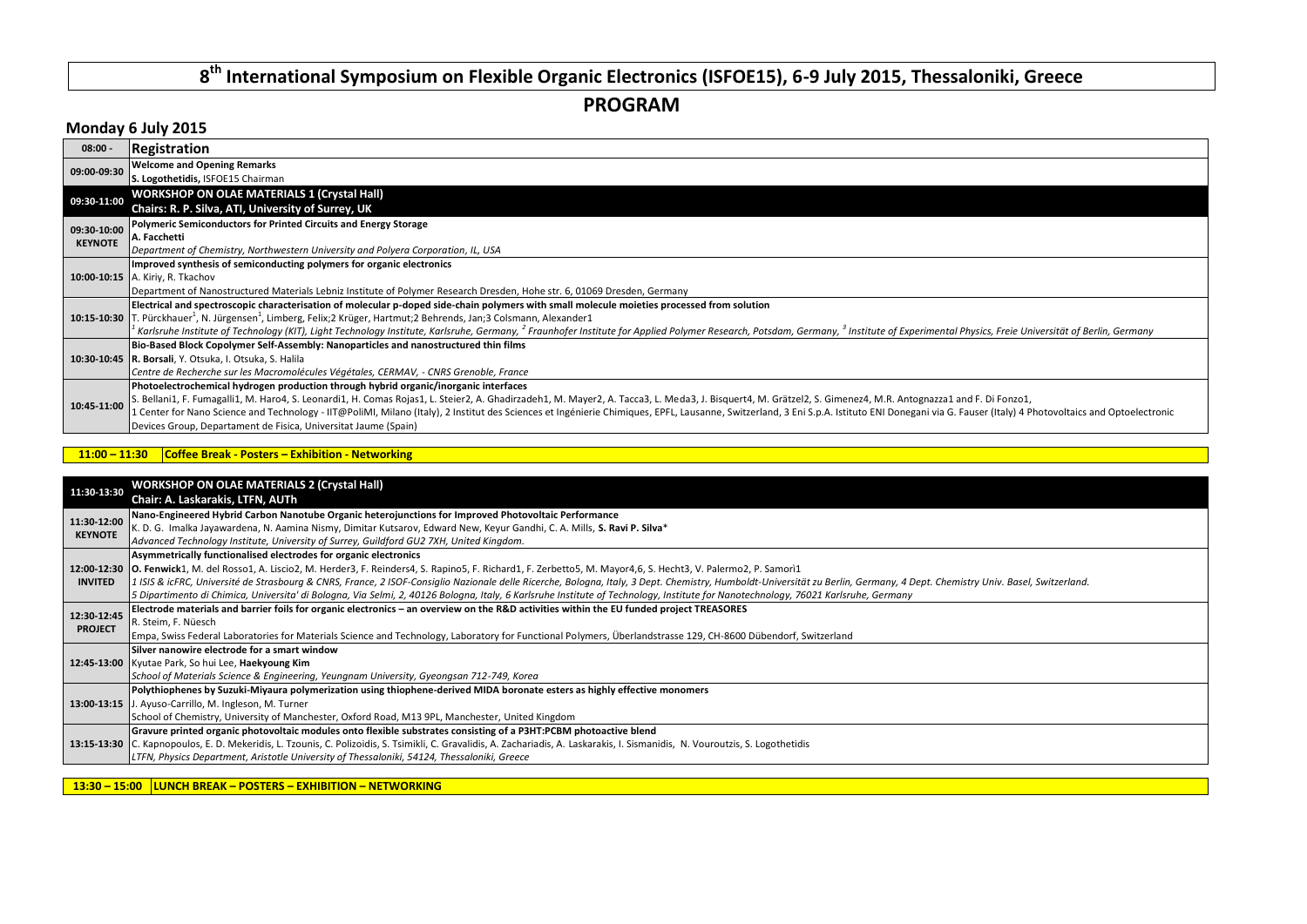| 15:00-17:15                   | OTFTs 1 (Timber Hall 1)                                                                                                                                                                                                                                                                                                                                                                                                                      |                               |                                                                                                                                                                                                                                                                                                                                                                 |
|-------------------------------|----------------------------------------------------------------------------------------------------------------------------------------------------------------------------------------------------------------------------------------------------------------------------------------------------------------------------------------------------------------------------------------------------------------------------------------------|-------------------------------|-----------------------------------------------------------------------------------------------------------------------------------------------------------------------------------------------------------------------------------------------------------------------------------------------------------------------------------------------------------------|
| 15:00-15:30<br><b>KEYNOTE</b> | Chair: T. Anthopoulos, Imperial College London, UK<br>Oligothiophenes as Model Systems for Investigating Relationships in Polymer Semiconductors<br>Alejandro L. Briseño<br>University of Massachusetts (Department of Polymer Science & Engineering), 120 Governors Dr, Amherst, Massachusetts 01003, USA                                                                                                                                   |                               |                                                                                                                                                                                                                                                                                                                                                                 |
| 15:30-15:45                   | Large area flexible electrochromic displays based on novel electroactive polymers<br>J. Fonseca, R. Montes, A. Silva, J. Silva, M. Ribeiro, J. Gomes<br>CeNTI - Centre for Nanotechnology and Smart Materials, Portugal                                                                                                                                                                                                                      | 15:30-17:15                   | <b>WORKSHOP ON LASER TECHNOLOGIES 1 (Timber Hall 2)</b><br>Chair: I. Zergioti, NTUA, Greece                                                                                                                                                                                                                                                                     |
| 15:45-16:00                   | Novel, High Capacitance Nanocomposite Dielectrics for Printed Electronics<br>S. Faraji <sup>1</sup> , M. L. Turner <sup>2</sup> , L.A. Majewski <sup>1</sup><br>Microwave and Communication Systems, University of Manchester, UK<br><sup>2</sup> School of Chemistry, University of Manchester, UK                                                                                                                                          | 15:30-16:00<br><b>INVITED</b> | Digital Printing of 3D metal micro-objects by laser transfer methods<br>M.Zenou<br>Additive Manufacturing Lab, Orbotech Ltd. P.O. Box 215, Yavne 81101, Israel                                                                                                                                                                                                  |
| 16:00-16:15                   | Highly Planar Polymer Semiconductors Exhibiting Band-like Transport<br>J. Lee<br>Department of Graphic Arts Information Engineering, Pukyong National University, Rep. of Korea                                                                                                                                                                                                                                                              | 16:00-16:30<br><b>INVITED</b> | Photonic processes in printed electronics                                                                                                                                                                                                                                                                                                                       |
| 16:15-16:30                   | Spray-Coating Organic Field effect Transistors based on small molecule semiconductor/polymer<br>insulator blends<br>T. Kaimakamis, C. Pitsalidis, A. Papamichail, S. Logothetidis<br>Lab for Thin Films, Nanosystems & Nanometrology (LTFN), Department of Physics, Aristotle University of<br>Thessaloniki, 54124 Thessaloniki, Greece                                                                                                      |                               | <b>E. Smits<sup>1</sup></b> , M. Giesbers <sup>1</sup> , R. Hendriks <sup>2</sup> , G. Arutinov <sup>1</sup> , J. van den Brand <sup>1</sup><br><sup>'</sup> Holst Centre / TNO, High Tech Campus 31, 5656AE, Eindhoven, The Netherlands.<br><sup>2</sup> NovaCentrix, 400 Parker Dr. Suite 1110, Austin TX 78728, USA                                          |
| 16:30-16:45                   | Flexible temperature sensor realized by inkiet process<br>M. D. Dankoco, G. Y. Tesfay, E. Benevent, M. Bendahan<br>Aix - Marseille Université, CNRS, IM2NP - UMR 7334, Marseille, France                                                                                                                                                                                                                                                     | 16:30-17:00<br><b>INVITED</b> | On optimization of selective laser scribing of thin-film layers for the production of flexible organic photovoltaics<br>N. Kontolatis1, C. Kapnopoulos2, E. Mekeridis1, A. Laskarakis2, S. Logothetidis2                                                                                                                                                        |
| 16:45-17:00                   | Interface Engineering for Printed and Flexible Organic Electronic Circuits and Memory<br>Kang-Jun Baeg, Seung Yol Jeong, Hee Jin Jeong, Seon-Hee Seo, J. Tark Han, Geon-Woong Lee<br>Nano Carbon Materials Research Group, Korea Electrotechnology Research Institute (KERI), Rep. of Korea                                                                                                                                                  |                               | 1 Organic Electronic Technologies P.C. (OET), Antoni Tritsi 21B, Thessaloniki, 57001, Greece<br>2 LTFN, Department of Physics, Aristotle University of Thessaloniki, Thessaloniki, 54124, Greece                                                                                                                                                                |
| 17:00-17:15                   | Synthesis, properties and characterization of selected lanthanide bisphthalocyanines in thin layers<br>J. Černý1, P. Fitl2, J. Vlček2, D. Tomeček2, M. Vondráček3, M. Novotný3, M. Vrňata2,<br><sup>1</sup> Center of Organic Chemistry Ltd. Rybitví, Czech Republic<br>$^\ell$ Dept. Physics & Measurements, University of Chemical Technology, Prague, Czech Republic<br>Institute of Physics of the AS CR, v.v.i., Prague, Czech Republic | 17:00-17:15                   | Laser printed reduced Graphene oxide on all printed conductive flexible substrates as highly sensitive gas sensors<br>M. Makrygianni1, S. Papazoglou1, M. K. Filippidou2, S. Chatzandroulis2, and I. Zergioti1<br>1. National Technical University of Athens, Physics Department, Greece<br>2. Inst. of Nanoscience and Nanotechnology, NCSR Demokritos, Greece |

**17:15 – 20:00 Coffee Break Poster Presentations ISFOE15 1**

**20:00 DINNER FOR ISFOE15 KEYNOTE AND INVITED SPEAKERS**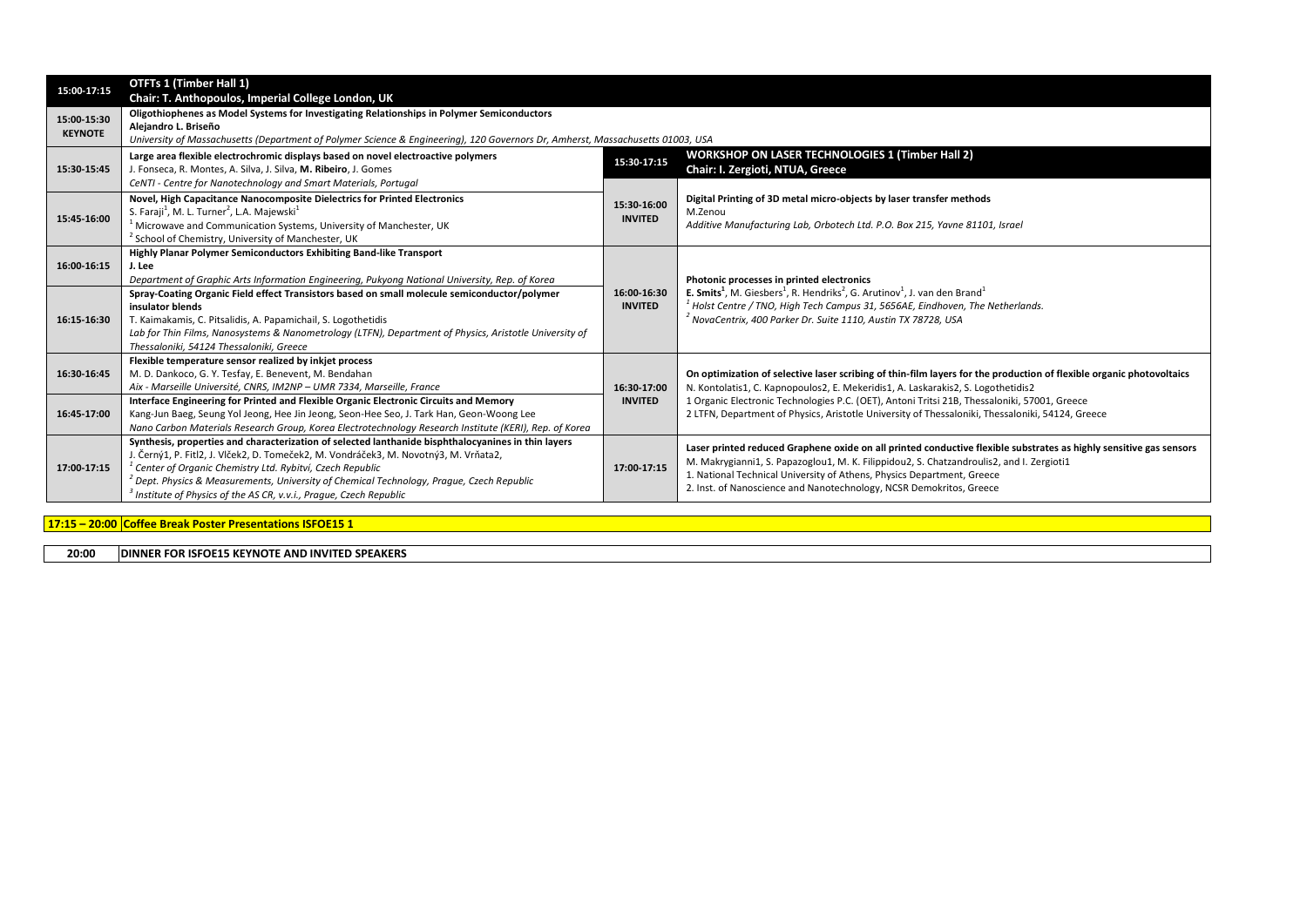# **Tuesday 7 July 2015**

**08:00 Registration**

| 09:00-11:00    | Workshop on OLAE Materials 3 (Timber Hall 1)                                                                                                                                                             |                               |                                                                                                                                                                                                                       |  |
|----------------|----------------------------------------------------------------------------------------------------------------------------------------------------------------------------------------------------------|-------------------------------|-----------------------------------------------------------------------------------------------------------------------------------------------------------------------------------------------------------------------|--|
|                | Chairs: I. Kallitsis, University of Patras, Greece                                                                                                                                                       |                               |                                                                                                                                                                                                                       |  |
| 09:00-09:30    | Barrier coatings based on hybrid polymers (ORMOCER®s) with extended shelf life, controlled quality, environmentally friendly                                                                             |                               |                                                                                                                                                                                                                       |  |
| <b>KEYNOTE</b> | S. Amberg-Schwab <sup>1</sup> , U. Weber <sup>1</sup> , A. Holländer <sup>2</sup> , K. Noller <sup>3</sup> , E. Kucukpinar <sup>3</sup>                                                                  |                               |                                                                                                                                                                                                                       |  |
|                | Fraunhofer Institute for Silicate Research ISC, <sup>2</sup> Fraunhofer Institute for Applied Polymer Research IAP, <sup>3</sup> Fraunhofer Institute for Process Engineering and Packaging IVV, Germany |                               |                                                                                                                                                                                                                       |  |
|                |                                                                                                                                                                                                          | 09:30-11:00                   | Workshop on Manufacturing 1 (Timber Hall 2)                                                                                                                                                                           |  |
| 09:30-10:00    | Barrier technologies for the encapsulation of organic electronic devices                                                                                                                                 |                               | Chairs: N. Meyer, Coatema, Germany                                                                                                                                                                                    |  |
| <b>INVITED</b> | <b>C.</b> Boeffel                                                                                                                                                                                        | 09:30-10:00                   | Advanced micro- and nanomanufacturing of large area organic electronics and functional surfaces                                                                                                                       |  |
|                | Fraunhofer IAP, Potsdam, Germany                                                                                                                                                                         | <b>INVITED</b>                | <b>B. Stadlober</b> <sup>1</sup> , M. Zirkl, <sup>1</sup> G. Scheipl, <sup>1</sup> T. Rothländer, <sup>1</sup> D. Nees, <sup>1</sup> U. Palfinger, <sup>1</sup> S. Ruttloff, <sup>1</sup> M. Belegratis, <sup>1</sup> |  |
|                |                                                                                                                                                                                                          |                               | JOANNEUM RESEARCH, Institute for Surface Technologies and Photonics, Weiz, Austria                                                                                                                                    |  |
|                | Integration of Active Layers into a Multilayer Barrier Stack - Experimental results and theoretical                                                                                                      |                               | R2R process optimization of printed layers for Flexible Organic Photovoltaics using in-line, real time monitoring                                                                                                     |  |
|                | simulation<br>F. Ruess, O. Miesbauer, M. Reinelt, E. Kücükpinar, K. Noller<br>Fraunhofer Institute for Process Engineering and Packaging IVV, Freising, Germany                                          | 10:00-10:15                   | for Quality Control                                                                                                                                                                                                   |  |
| 10:00-10:15    |                                                                                                                                                                                                          |                               | E. Mekeridis <sup>1</sup> , N. Kontolatis <sup>1</sup> , C. Kapnopoulos <sup>2</sup> , A. Laskarakis <sup>2</sup> , S. Logothetidis <sup>2</sup>                                                                      |  |
|                |                                                                                                                                                                                                          |                               | <sup>t</sup> Organic Electronic Technologies P.C. (OET), Thessaloniki, Greece                                                                                                                                         |  |
|                |                                                                                                                                                                                                          |                               | LTFN, Department of Physics, Aristotle University of Thessaloniki, Thessaloniki, 54124, Greece                                                                                                                        |  |
|                | Lateral water vapor diffusion through adhesives and interfaces in flexible organic electronic devices                                                                                                    | 10:15-10:30<br><b>PROJECT</b> | <b>EU funded SMARTONICS Project</b>                                                                                                                                                                                   |  |
| 10:15-10:30    | <b>M. Top<sup>1</sup></b> , S. Kröpke <sup>2</sup> , J. Fahlteich <sup>1</sup> , C. Boeffel <sup>2</sup> , S. Mogck <sup>1</sup>                                                                         |                               | A. Laskarakis, S. Logothetidis                                                                                                                                                                                        |  |
|                | Fraunhofer FEP, Dresden, Germany, <sup>2</sup> Fraunhofer IAP, Potsdam, Germany                                                                                                                          |                               | LTFN, Department of Physics, Aristotle University of Thessaloniki, Greece                                                                                                                                             |  |
|                | Silk flexible electrode using conductive polymer for activity measurement                                                                                                                                |                               |                                                                                                                                                                                                                       |  |
|                | K. Torimitsu <sup>1</sup> , H.Takahashi <sup>1</sup> , T. Sonobe <sup>1</sup> , Y. Takizawa <sup>1</sup> , M. Watanabe <sup>1</sup> , M. Nishizawa <sup>1</sup> , Y. Furukawa <sup>2</sup> , S.          |                               | Continuous monitoring of manufacturing processes dedicated to PE                                                                                                                                                      |  |
| 10:30-10:45    | Tsukada <sup>2</sup> , K. Sumitomo <sup>2</sup>                                                                                                                                                          | 10:30-10:45                   | Michel POPOVIC                                                                                                                                                                                                        |  |
|                | Tohoku University, Dept. of Bioengineering and Robotics, Miyagi Japan; <sup>2</sup> NTT Basic Res. Labs; <sup>3</sup>                                                                                    |                               | IN-CORE SYSTEMES, Saint Priest - FRANCE                                                                                                                                                                               |  |
|                | Morinosato Wakamiya, Atsugi, Kanagawa, Japan                                                                                                                                                             |                               |                                                                                                                                                                                                                       |  |
|                | I-V characteristics of organic layers, on the base of transport level concept                                                                                                                            | 10:45-11:00                   | Flex-o-Fab: a pilot manufacturing chain for flexible OLEDs                                                                                                                                                            |  |
| 10:45-11:00    | A. Y. Saunina, V. R. Nikitenko                                                                                                                                                                           | <b>PROJECT</b>                | D.J.D. Moet                                                                                                                                                                                                           |  |
|                | National Research Nuclear University MEPhl (Moscow Engineering Physics Institute), Moscow, Russia                                                                                                        |                               | Holst Centre / TNO, Eindhoven, The Netherlands                                                                                                                                                                        |  |

## **11:00 – 11:30 Posters ISFOE15 1 – Exhibition – Networking Coffee Break EXPO FORUM 1**

|                               | Workshop on OPVs 1 (Timber Hall 2)                                                                                                                                                                                                                                                                 |                |                                                                                                                                                                |  |
|-------------------------------|----------------------------------------------------------------------------------------------------------------------------------------------------------------------------------------------------------------------------------------------------------------------------------------------------|----------------|----------------------------------------------------------------------------------------------------------------------------------------------------------------|--|
|                               | Chair: A. Laskarakis, LTFN, AUTh, Greece                                                                                                                                                                                                                                                           |                |                                                                                                                                                                |  |
| 11:30-12:00                   | Reducing energy losses in small-molecule organic photovoltaic cells                                                                                                                                                                                                                                |                |                                                                                                                                                                |  |
| <b>KEYNOTE</b>                | Ulrich Hörmann1, Mark Gruber1, Andrew N. Bartynski2, Stefan Grob1, Theresa Linderl1, Mark E. Thompson2,3, Wolfgang Brütting1                                                                                                                                                                       |                |                                                                                                                                                                |  |
|                               | 1Institute of Physics, University of Augsburg, Germany, 2 Department of Chemical Engineering, University of Southern California & 3 Department of Chemistry, University of Southern California, Los Angeles, USA                                                                                   |                |                                                                                                                                                                |  |
|                               |                                                                                                                                                                                                                                                                                                    |                | Workshop on Computational Modelling 1 (Timber Hall 1)                                                                                                          |  |
|                               | All-dry processed high efficient perovskite photovoltaic devices<br>K. Fostiropoulos, A. Ioakeimidis, G. Chouliaras, B. Wolter, C. Christodoulou<br>Institute Heterogeneous Material Systems, Helmholtz-Zentrum Berlin für Materialien und Energie Hahn-<br>Meitner-Platz 1, 14109 Berlin, Germany | 12:00-13:45    | Chairs: E. Lidorikis, University of Ioannina, Greece                                                                                                           |  |
| 12:00-12:30<br><b>INVITED</b> |                                                                                                                                                                                                                                                                                                    |                | Perovskite/Graphene interfaces: a first-principles study                                                                                                       |  |
|                               |                                                                                                                                                                                                                                                                                                    | 12:00-12:30    | G. Volonakis, F. Giustino                                                                                                                                      |  |
|                               |                                                                                                                                                                                                                                                                                                    | <b>INVITED</b> | Department of Materials, University of Oxford, Parks Road OX1 3PH, Oxford, UK                                                                                  |  |
|                               |                                                                                                                                                                                                                                                                                                    |                | Physicochemical Trends in Organic Molecular Crystals: A High-Throughput DFT investigation                                                                      |  |
|                               | Spin-Sensitive Probing of Charge Transfer and Triplet States in Organic Solar Cells<br>Andreas Sperlich, Stefan Väth, Vladimir Dyakonov<br>Julius-Maximilian University of Würzburg, Institut of Physics, Würzburg, Germany                                                                        | 12:30-12:45    | Steven Monaco, Sebastian Jezowski, and Bohdan Schatschneider                                                                                                   |  |
| 12:30-13:00<br><b>INVITED</b> |                                                                                                                                                                                                                                                                                                    |                | The Pennsylvania State University, The Eberly Campus, Department of Chemistry, PA, USA                                                                         |  |
|                               |                                                                                                                                                                                                                                                                                                    |                | Charge transport in $\pi$ -conjugated polymers: a combined classical-quantum approach to establish structure-                                                  |  |
|                               |                                                                                                                                                                                                                                                                                                    | 12:45-13:00    | property relationships                                                                                                                                         |  |
|                               |                                                                                                                                                                                                                                                                                                    |                | Y. Olivier <sup>1</sup> , V. Lemaur <sup>1</sup> , R. Lazzaroni <sup>1</sup> , H. Sirringhaus <sup>2</sup> , D. Beljonne <sup>1</sup> , J. Cornil <sup>1</sup> |  |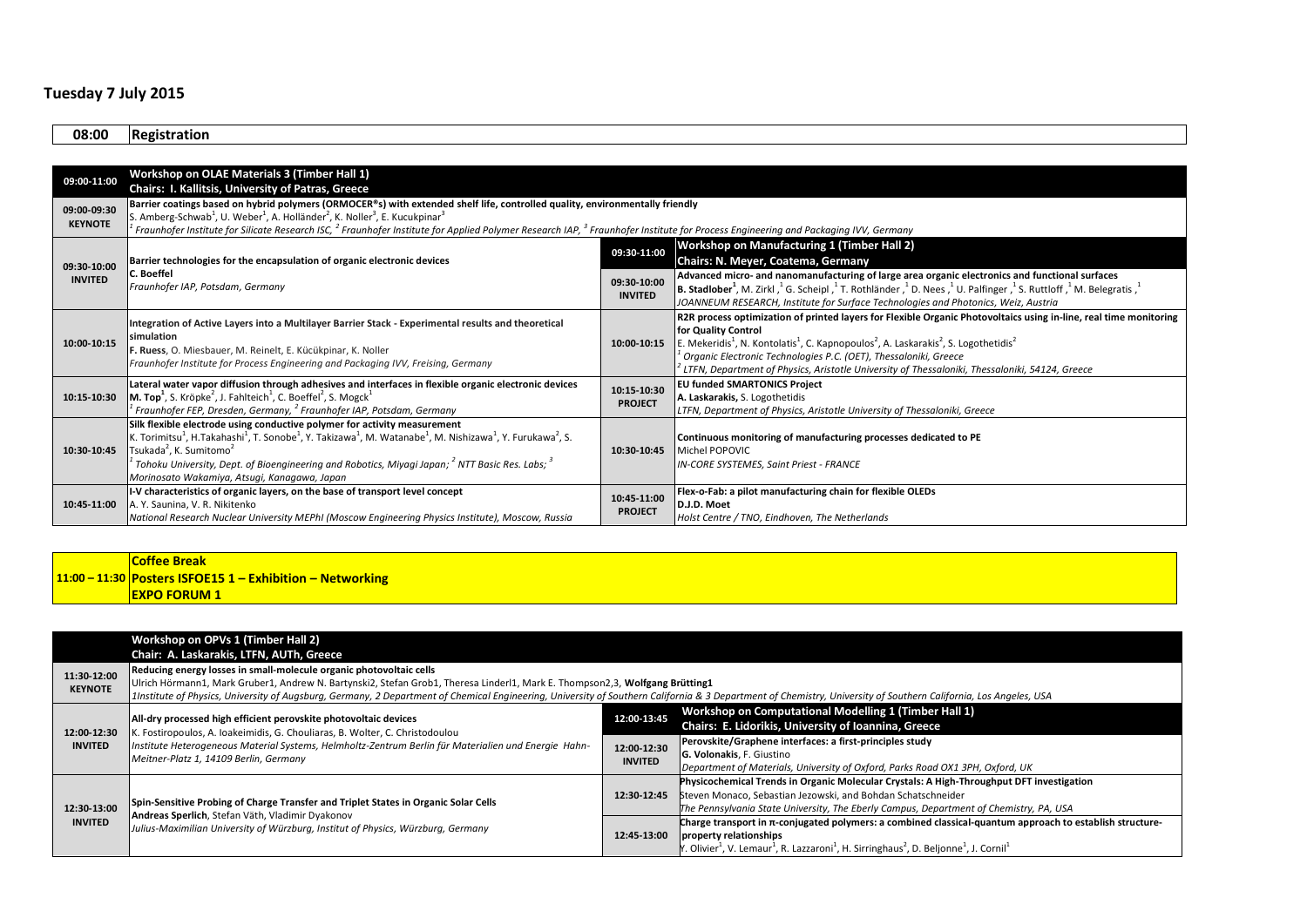|             |                                                                                                                                                                                                                                                                                                                                          |             | Laboratory for Chemistry of Novel Materials, University of Mons, Belgium<br>$^{\prime}$ Optoelectronics group, Cavendish Laboratory, University of Cambridge, Cambridge, UK                                                                                                                                                                 |
|-------------|------------------------------------------------------------------------------------------------------------------------------------------------------------------------------------------------------------------------------------------------------------------------------------------------------------------------------------------|-------------|---------------------------------------------------------------------------------------------------------------------------------------------------------------------------------------------------------------------------------------------------------------------------------------------------------------------------------------------|
| 13:00-13:15 | A systematic study of P3HT:ICBA polymer solar cells and the production of large, 0.4 cm2 area, 6%<br>power conversion efficiency devices<br>D. Kutsarov, K. Gandhi, C. Mills, S. Ravi P. Silva<br>Nanoelectronics Centre, Advanced Materials Institute, University of Surrey, Guildford, Surrey, UK                                      | 13:00-13:15 | Model of the hole mobility in linear conjugated polymers<br>P. Toman, M. Menšík, J. Pfleger<br>Institute of Macromolecular Chemistry, Academy of Sciences of the Czech Republic, Prague Czech Republic                                                                                                                                      |
| 13:15-13:30 | Influence of substrate heating on a new Benzothiadiazole derivative blended with C60 in organic solar<br>l cells<br>F. Holzmueller, L. Fang, C. Hauenstein, D. Spoltore, O. Zeika, C. Koerner, K. Vandewal, K. Leo<br>IAPP, TU Dresden, George-Bähr-Straße 1, 01069 Dresden, Germany                                                     | 13:15-13:30 | <b>Electromagnetic Modeling of Plasmonic Organic Photovoltaics</b><br>. Vagelidis E. Lidorikis<br>Department of Material Science and Engineering, University of Ioannina, Ioannina 45110, Greece                                                                                                                                            |
| 13:30-13:45 | Tailor-Designed Diblock Copolymers as Self-Organized Active Layers for OPVs<br>E.K. Pefkianakis1, A.D. Nega1, M. Girtan2, G.C. Vougioukalakis1, G. Sakellariou1<br>1Department of Chemistry, National & Kapodistrian University of Athens, Greece<br>2LPHIA, Physics Department LUNAM, Angers University, 2.Bd. Lavoisier, 49045, France | 13:30-13:45 | Computational study on the adsorption of prototype organic semiconductors on the Ag surface<br>A. Stamateri <sup>1</sup> , G. Volonakis <sup>2</sup> , S. Logothetidis <sup>1</sup><br>LTFN, Dept. of Physics, Aristotle University of Thessaloniki, Greece<br>$^{\prime}$ Dept. of Materials, University of Oxford, Parks Road, Oxford, UK |

| $13:30 - 15:00$ | <b>LUNCH BREAK - NETWORKING</b> |
|-----------------|---------------------------------|
|                 | <b>ISFOE15 Posters 1</b>        |

| $15:00 - 17:30$               | Workshop on Laser Technologies (Timber Hall 2)<br>Chairs: P. Delaporte, LP3-CNRS, France                                                                                                                                                                                                                                                                                                                                                                                                                                                                           |                                                  |                                                                                                                                                                                                                                                                                                                                                                                                                                                                                                                                                                                                                                     |
|-------------------------------|--------------------------------------------------------------------------------------------------------------------------------------------------------------------------------------------------------------------------------------------------------------------------------------------------------------------------------------------------------------------------------------------------------------------------------------------------------------------------------------------------------------------------------------------------------------------|--------------------------------------------------|-------------------------------------------------------------------------------------------------------------------------------------------------------------------------------------------------------------------------------------------------------------------------------------------------------------------------------------------------------------------------------------------------------------------------------------------------------------------------------------------------------------------------------------------------------------------------------------------------------------------------------------|
| 15:00-15:30<br><b>KEYNOTE</b> | High speed multi beam laser processing for flexible electronics<br>A. Gillner, C. Hördemann<br>Fraunhofer-Institute for Laser Technology, Steinbachstrasse 15, 52074 Aachen, Germany                                                                                                                                                                                                                                                                                                                                                                               |                                                  |                                                                                                                                                                                                                                                                                                                                                                                                                                                                                                                                                                                                                                     |
| 15:30-16:00<br><b>INVITED</b> | Laser processing for large area polymer photonic applications<br>G. Van Steenberge, E. Bosman, J. Missinne, K. Kaur, S. Naithani, S. Kalathimekkad, P. Joshi, N. Teigell<br>Beneitez, P. Cardile, A. Gamal, A. De Smet, N. Mangal<br>Centre for Microsystems Technology, imec/Ghent University, Belgium                                                                                                                                                                                                                                                            | $15:30 - 17:30$<br>15:30-16:00<br><b>INVITED</b> | <b>OLED Displays &amp; Lighting (Timber Hall 1)</b><br>Chairs: M. Gioti, Department of Physics, AUTh, Greece<br><b>OLED Research at BASF: Simulation and Device Results</b><br>Falk May, Christian Lennartz, Christian Eickhoff, Peter Murer, Thomas Geßner, Jan Birnstock, Michael Kröger,<br>Zungsun Choi, Soichi Watanabe, Minlu Zhang, Ilona Stengel, Glauco Battagliarin, Ingo Münster, Klaus Kahle,<br>Gerhard Wagenblast, Hannah Mangold<br>BASF SE, 67056 Ludwigshafen, Germany                                                                                                                                             |
| $16:00 - 16:15$               | High velocity laser printing of conductive microstructures<br>D. Puerto <sup>1</sup> , E. Biver <sup>1,2</sup> , C. Constantinescu <sup>1</sup> , D. Karnakis <sup>2</sup> , A.-P. Alloncle <sup>1</sup> , Ph. Delaporte <sup>1</sup><br>Aix-Marseille University, CNRS, LP3 - UMR 7341, Marseille, France<br>Oxford Lasers Ltd, Oxfordshire, UK                                                                                                                                                                                                                   | $16:00 - 16:15$                                  | Combined electrical & optical analysis of the efficiency roll-off in phosphorescent organic light-emitting diodes<br>S. Wehrmeister <sup>1</sup> , T. D. Schmidt <sup>1</sup> , T. Wehlus <sup>2</sup> , A. F. Rausch <sup>2</sup> , T. C. G. Reusch <sup>2</sup> , W. Brütting <sup>1</sup><br>Institute of Physics, University of Augsburg, 86153 Augsburg, Germany<br>OSRAM OLED GmbH, 93049 Regensburg, Germany                                                                                                                                                                                                                 |
| 16:15-16:30                   | Printing of metallic structures with tunable porosivity using laser induced forward transfer<br>S. Winter, M. Zanou, Z. Kotler<br>Additive Manufacturing Group, Orbotech Ltd. Israel                                                                                                                                                                                                                                                                                                                                                                               | 16:15-16:30                                      | ITO-free, all-solution processed transparent organic light emitting diodes<br>M. Zhang, S. Höfle, A. Colsmann<br>Light Technology Institute, Karlsruhe Institute of Technology, Karlsruhe, Germany                                                                                                                                                                                                                                                                                                                                                                                                                                  |
| 16:30-16:45                   | High speed printing and pattering of metallic nanoparticle inks for chemical sensors on flexible<br>substrates<br>I. Zergioti <sup>1</sup> , D. Puerto <sup>3</sup> , M. Makrygianni <sup>1</sup> , F. Zacharatos <sup>1</sup> , R. Geremia <sup>2</sup> , E. Biver <sup>2</sup> , St. Leyder <sup>3</sup> , D. Karnakis <sup>2</sup> ,<br>Ph. Delaporte <sup>3</sup><br>National Technical University of Athens, Physics Department, Greece; <sup>2</sup> Oxford Lasers Ltd, Oxfordshire, UK<br>Aix-Marseille University, CNRS, LP3 - UMR 7341, Marseille, France | $16:30 - 16:45$                                  | Synthesis and characterization of polyethers based on bis(styryl)anthracene units for the fabrication of yellow<br>light-emitting devices<br>M. Gioti <sup>1</sup> , C. Pitsalidis <sup>1</sup> , C. Chaidou <sup>1</sup> , C.A. Polyzoidis <sup>1</sup> , L. Tzounis <sup>1</sup> , A.K. Andreopoulou <sup>2,3</sup> , J.K. Kallitsis <sup>2,3</sup> ,<br>S.Logothetidis <sup>1</sup><br>$^{\rm t}$ LTFN, Dept. of Physics, Aristotle University of Thessaloniki, Greece; $^2$ Dept. of Chemistry, University of Patras,<br>Patras, Greece; <sup>3</sup> Institute of Chemical Engineering Sciences (FORTH/ICE-HT), Patras, Greece |
| 16:45-17:00                   | Flexible glass for organic lasers<br>C. Foucher, B. Guilhabert, N. Laurand, M. D. Dawson<br>Institute of Photonics, Department of Physics, University of Strathclyde, Glasgow, UK                                                                                                                                                                                                                                                                                                                                                                                  | $16:45 - 17:00$                                  | CuInS2 (CIS) quantum dots (QDs) for application in large-area white QD-LEDs<br>S. Wolff <sup>1,2</sup> , D. Luebke <sup>1,2</sup> , A-Ra Hong <sup>3</sup> , Ho Seong Jang <sup>3</sup> , G. Bacher <sup>2</sup> , and E. Nannen <sup>1,2</sup><br>Research group "Solid State Lighting" NanoEnergieTechnikZentrum, University Duisburg-Essen, Germany !<br>Werkstoffe der Elektrotechnik and CeNIDE, University Duisburg-Essen, Duisburg, Germany<br>Materials Architecturing Research Center, Korea Institute of Science & Technology (KIST), Republic of Korea                                                                   |
| 17:00-17:15                   | Laser Direct Writing of Ag Nano-Particle Inks for RF passive Components on Flexible Substrates<br>F. Zacharatos <sup>1</sup> , N. Iliadis <sup>2</sup> , J. Kanakis <sup>2</sup> , P. Bakopoulos <sup>2</sup> , H. Avramopoulos <sup>2</sup> and I. Zergioti <sup>1</sup><br>National Technical University of Athens, Physics Department, Greece<br>National Technical University of Athens, School of Electrical & Computer Engineering, Greece                                                                                                                   | $17:00 - 17:15$                                  | Hybrid Solution Processed Light-Emitting Electrochemical Cells (LECs)<br>M. Di Marcantonio <sup>1,2</sup> , D. Andrzejewski <sup>1,2,3</sup> , S. Wolff <sup>1,3</sup> , F. Vollkommer <sup>2</sup> , G. Bacher <sup>3</sup> , E. Nannen <sup>1,3</sup><br>1 Research Group "Solid State Lighting", NanoEnergieTechnikZentrum, University Duisburg-Essen, Germany<br>2 OSRAM GmbH, Corporate Techn. - Research & Innovation - Future Luminaires - Organic Lighting, Germany<br>3 Werkstoffe der Elektrotechnik and CeNIDE, University Duisburg-Essen, Germany                                                                       |
|                               |                                                                                                                                                                                                                                                                                                                                                                                                                                                                                                                                                                    | $17:15 - 17:30$<br><b>PROJECT</b>                | Printed Logic for Applications of Screen Matrix Activation Systems<br>C. Boeffel <sup>1</sup> , S. Nau <sup>2</sup> , E.J.W. List-Kratochvil <sup>2</sup> , <sup>3</sup> , R. Dixon <sup>4</sup> , A. Alk <sup>5</sup> , S. Choulis <sup>6</sup> , F. Hammerschmidt <sup>6</sup> , D. Westerberg <sup>7</sup> , A.                                                                                                                                                                                                                                                                                                                  |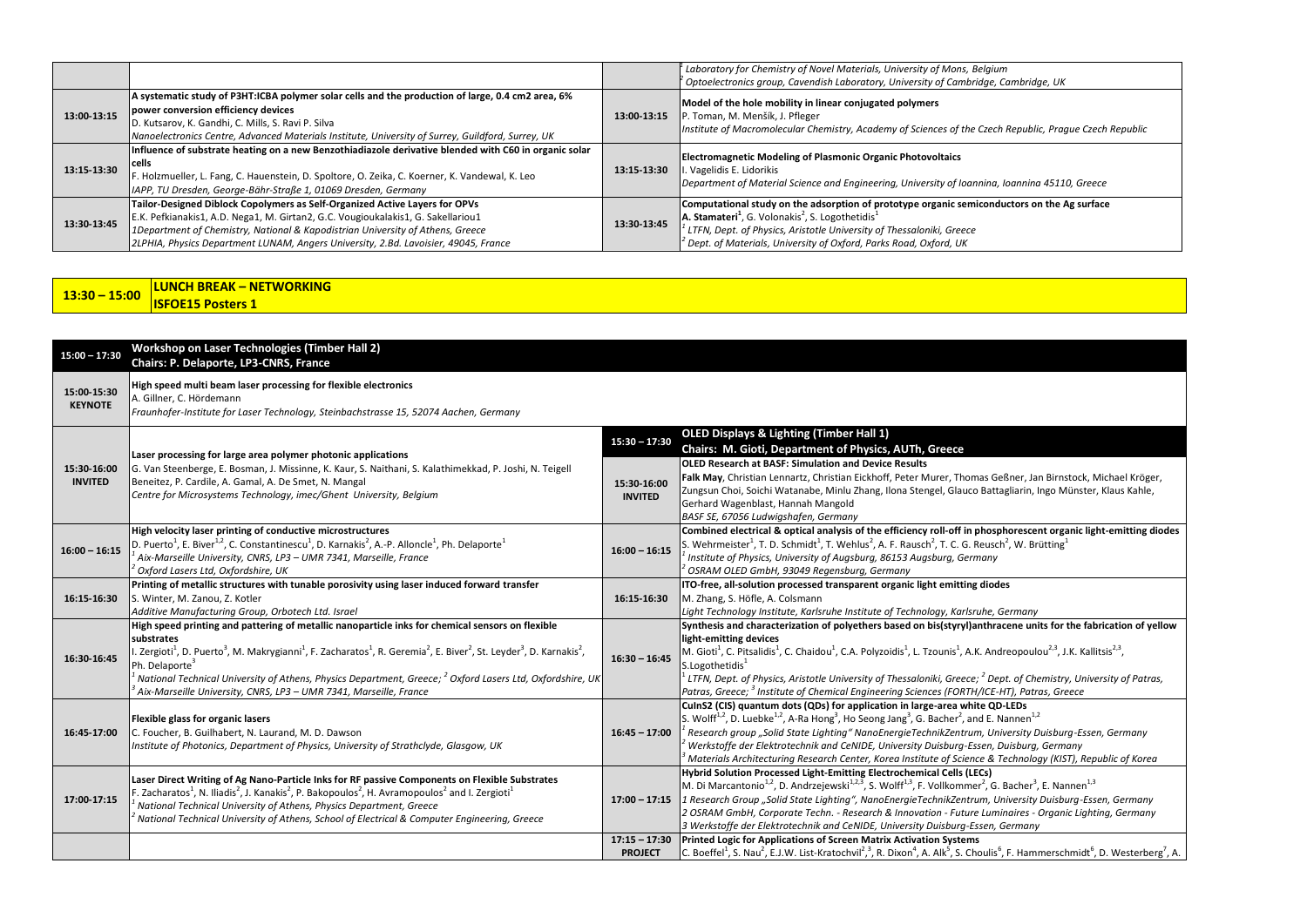|                 | Le Loc'h <sup>8</sup> , E. Clarke <sup>9</sup> , P. Obene <sup>10</sup> , W. Williams <sup>11</sup><br>$^1$ Fraunhofer IAP, Germany, $^2$ NanoTecCenter Weiz, Austria, $^3$ Graz University of Technology, Austria, $^4$ Intrinsig<br>Material Ltd, UK, $53D$ -Micromac, Germany, $6D$ ept. Mechanical Engineering & Materials Science & Engineering,<br>CUT, Cyprus, <sup>7</sup> Acreo Swedish ICT AB, Sweden, <sup>8</sup> Gemalto, France, <sup>9</sup> C-Tech Innovations, UK, <sup>10</sup> PVI Precision<br>Varionic International, UK, <sup>11</sup> PRA Coatings Technology Centre, UK |
|-----------------|-------------------------------------------------------------------------------------------------------------------------------------------------------------------------------------------------------------------------------------------------------------------------------------------------------------------------------------------------------------------------------------------------------------------------------------------------------------------------------------------------------------------------------------------------------------------------------------------------|
| $17:30 - 17:45$ | <b>Wirelessly Powered Flexible OLED Lighting</b><br>J.-H. Han <sup>1</sup> , J. Moon <sup>1</sup> , Y.-H. Kim <sup>2</sup> , S. Cheon <sup>2</sup> , J. Lee <sup>1</sup> , N. S. Cho <sup>1</sup> , B.-G. Yu <sup>1</sup> , J.-Ik Lee <sup>1</sup><br>$1$ Soft I/O Interface Research Section, Electronics & Telecommunications Research Institute (ETRI), Korea<br>Natual-mimic I/O Interface Res. Section, Electronics & Telecommunications Research Institute (ETRI), Korea ``                                                                                                               |
|                 | Charge transport optimization in OLED structures by using ZnO nanowires<br>17:45 - 18:00 S. Polosan<br>National Institute for Materials Physics, Bucharest-Magurele 077125, Romania                                                                                                                                                                                                                                                                                                                                                                                                             |

## **17:30 – 18:30 Coffee Break – Posters – Exhibition EXPO FORUM 2**

| 18:30 - 20:30   | PLENARY SESSION NANOTEXNOLOGY 2015 (Grand Petra)                                                           |
|-----------------|------------------------------------------------------------------------------------------------------------|
|                 | Introduction: Prof. S. Logothetidis, NANOTEXNOLOGY Chairman                                                |
| $18:30 - 19:00$ | Introduction by Prof. Stergios Logothetidis                                                                |
|                 | NN15 & ISFOE15 Chairman                                                                                    |
| $19:00 - 19:45$ | Plastic Electronics: Twenty-Five Years and Counting                                                        |
| <b>PLENARY</b>  | D. Bradley                                                                                                 |
|                 | Centre for Plastic Electronics and Department of Physics, Blackett Laboratory, Imperial College London, UK |
| $19:45 - 20:30$ | All-scale hierarchical thermoelectrics heat to electrical conversion                                       |
| <b>PLENARY</b>  | M. Kanatzidis                                                                                              |
|                 | Department of Chemistry, Northwestern University, USA                                                      |
| 21:00           | DRINKS & OFFICIAL DINNER (ISFOE15 & NN15)                                                                  |
|                 | <b>PORTO PALACE CONFERENCE CENTRE &amp; HOTEL - ROOF GARDEN</b>                                            |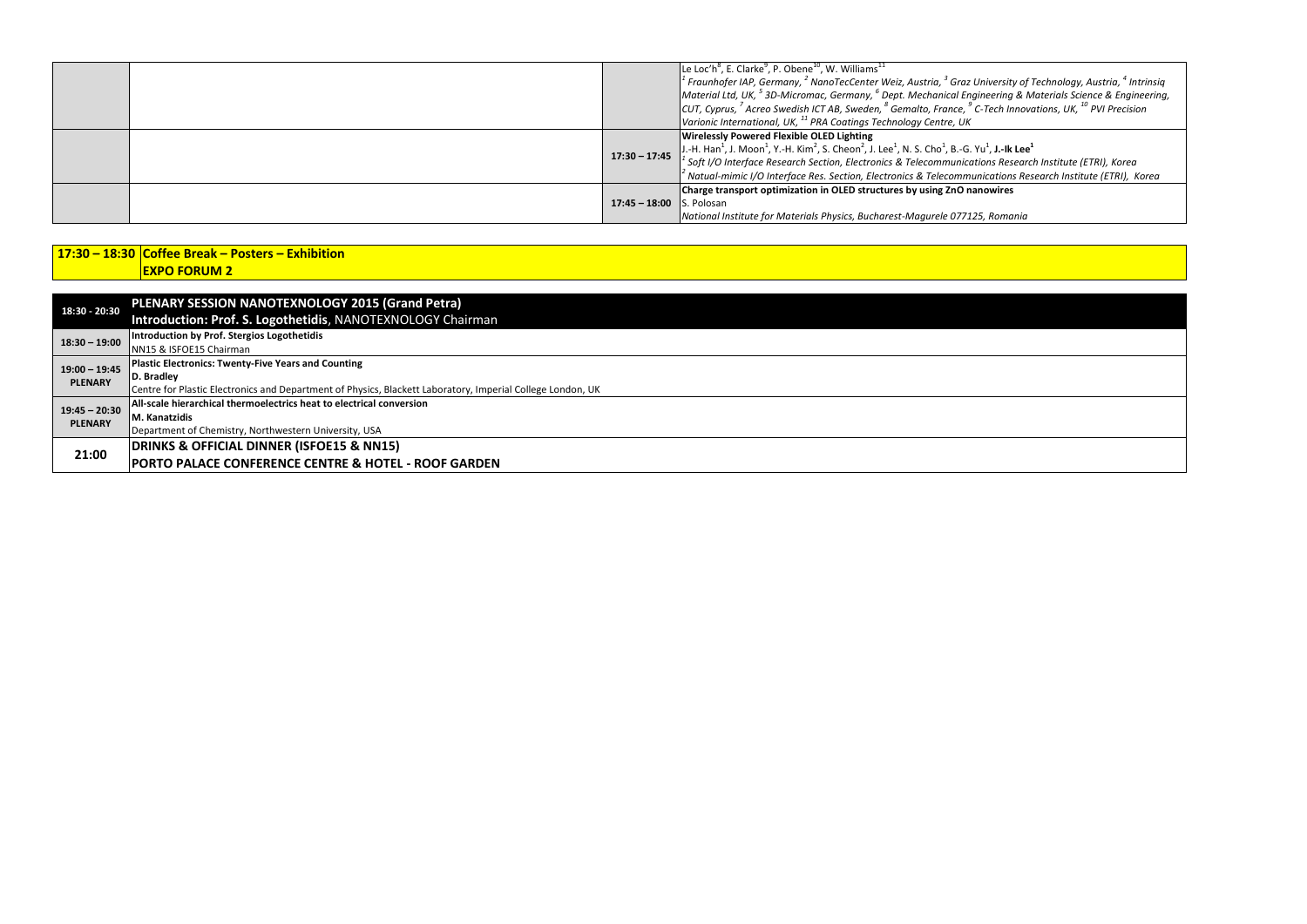### **Wednesday 8 July 2015**

08:00 **Registration 09:00–11:00 Workshop on OLAE Materials 4 (Timber Hall 2) Chairs: A. Laskarakis, LTFN, AUTh 09:00-09:30 KEYNOTE Organic Electronics: the Endless Frontier B. Kippelen** *Georgia Institute of Technology, Center for Organic Photonics and Electronics, USA* **09:30-10:00 INVITED On the origin of light absorption in organic semiconductors** Mariano Campoy-Quiles *ICMAB, Spain* **09:30 - 11:00 Workshop on Graphene 1 (Crystal Hall) (ISFOE15+NN15) Chairs: E. Lidorikis, University of Ioannina, Greece 09:30–10:00 INVITED Ultrafast photonics with graphene and related materials** D. Popa *Cambridge Graphene Centre, University of Cambridge,Cambridge CB3 0FA, UK* **10:00 –10:30 INVITED Smart chemical strategies for high performance polymers in organic devices** S. Janietz Dept. of Polymers and Electronics, Fraunhofer IAP, Germany **10:00 –10:30 INVITED Fully exfoliated graphenide solutions, Few Layer Graphene from Food Waste and Applications** A. Pénicaud,<sup>1</sup> K. Kampioti,<sup>1</sup> K. Huang,<sup>1</sup> G. Bepete,<sup>1</sup> Y. Wang,<sup>1</sup> C. Drummond,<sup>1</sup> C. Ferreira de Matos,<sup>2</sup> D. Pennington,<sup>3,4</sup> J. Joaug,<sup>3,4</sup> C. Paukner,<sup>4</sup> C. Jaillet-Bartholome,<sup>1</sup> A. Derré,<sup>1</sup> F. Galembeck,<sup>5</sup> A. J. G. Zarbin<sup>4</sup>  $^1$  Centre de recherché Paul Pascal – CNRS, Université de Bordeaux, France,  $^2$  Federal university of Parana, Brazil,  $^3$ GasPlas, Oslo, Norway, <sup>4</sup> Cambridge Nanosystems, Cambridge, United Kingdom, <sup>5</sup> University of Campinas, Brazil **10:30–10:45 R2R Encapsulation Process and Degradation Study of OPVs on Flexible Substrates** S. Tsimikli1, C. Kapnopoulos2, E. D. Mekeridis1, C. Polizoidis2, N. Kontolatis1, I. Sismanidis1, A. Laskarakis2, S. Logothetidis2 *1 Organic Electronic Technologies P.C. (OET), Antoni Tritsi 21B, Thessaloniki, 57001, Greece 2 Laboratory for Thin Films, Nanosystems and Nanometrology (LTFN), Department of Physics Aristotle University of Thessaloniki, Thessaloniki, 54124, Greece* **10:30–10:45 Electrospun Graphene/PCL Scaffolds for Neural Stimulation** O. M. Duman1, A. Sendemir Urkmez2 1University of Fribourg, Department of Biology, Fribourg, Switzerland 2Ege University, Bioengineering Department, Bornova, Izmir, Turkey **10:45–11:00 Iodide-Capped PbS Quantum Dots: Thin Film Application in Photovoltaic** Shaimaa A. Mohamed1,2,, S. Yakunin3 , M. Sytnyk3, M. K. El-Mansy4, S. S. A. Obayy2, N.S. Sariciftci1, D. A. M. Egbe1, W. Heiss3, P. Stadler1 *1. LIOS, Physical Chem., Johannes Kepler University Linz, Austria 2. Center for Photonic and Smart Materials (CPSM), Zewail City of Science and Technology, Egypt 3. Institute of Semiconductor & Solid State Physics, Johannes Kepler Univ. Linz, Austria 4. Department of Physics, Faculty of Science, Benha University, Egypt* **10:45–11:00 Facile synthesis of Fe2O3-graphene nanocomposites by electrochemistry**  Zhen Yuan Xia1, Luca Ortolani2, Vittorio Morandi2, Vittorio Bellani3, Vincenzo Palermo1 *1 Istituto per la Sintesi Organica e la Fotoreattività - Consiglio Nazionale delle Ricerche, Bologna, Italy 2 Istituto per la Microelettronica e Microsistemi - Consiglio Nazionale delle Ricerche, Bologna, Italy 3 Dipartimento di Fisica and CNISM, Universitá degli Studi di Pavia, Pavia, Italy*

**11:00 – 11:30 Coffee Break – Posters – Exhibition – Networking EXPO FORUM 3**

|                               | Workshop on Computational Modelling 2 (Timber Hall 2)<br>Chairs: E. Lidorikis, University of Ioannina, Greece                                                                                                                                                                                                                                                                                                                                                                                                                                   |                               |                                                                                                                                                                                                    |
|-------------------------------|-------------------------------------------------------------------------------------------------------------------------------------------------------------------------------------------------------------------------------------------------------------------------------------------------------------------------------------------------------------------------------------------------------------------------------------------------------------------------------------------------------------------------------------------------|-------------------------------|----------------------------------------------------------------------------------------------------------------------------------------------------------------------------------------------------|
| 11:30-12:00<br><b>INVITED</b> | Emerging electronic materials: insights from first-principles studies<br>L. Tsetseris<br>Department of Physics, National Technical University of Athens, Greece                                                                                                                                                                                                                                                                                                                                                                                 |                               | Workshop on Graphene 2 (Crystal Hall) (ISFOE15+NN15)<br><b>Chairs: D. Popa University of Cambridge, UK</b>                                                                                         |
| 12:00-12:15                   | Towards rational design of high-performance organic electrodes for energy harvesting:<br>computational derivation of guidelines and innovation strategies<br>D. Tomerini1,2, C. Gatti3, C. Frayret1,2*<br>1 Laboratoire de Réactivité et Chimie des Solides, UMR CNRS 7314, Université de Picardie Jules Verne,<br>33, Rue Saint-Leu, 80039 Amiens, France<br>2 Réseau sur le Stockage Electrochimique de l'Energie (RS2E), FR CNRS 3459, France<br>3 CNR-ISTM, Istituto di Scienze e Tecnologie Molecolari, via Golgi 19, 20133, Milano, Italy | 12:00-12:30<br><b>INVITED</b> | Large-scale Manufacturing of Graphene and Related Materials Inks for Flexible (Opto)electronics<br>F. Torrisi<br>Cambridge Graphene Centre, Department of engineering, University of Cambridge, UK |
| 12:15-12:30                   | <b>Virtual Screening for Organic Electronic Materials</b><br>Jacob Gavartin*, Mathew D. Halls, David J. Giesen, Thomas F. Hughes, Alexander Goldberg, Yixiang<br>Cao, H. Shaun Kwak<br>Schrödinger Inc., San Diego, California, 92122, U.S.A.                                                                                                                                                                                                                                                                                                   |                               |                                                                                                                                                                                                    |
| 12:30-12:45                   | DC modeling of full-printed OTFTs using a modified TFT Amorphous-Si: H model<br>M. A. Sankhare 1*, E. Bergeret 1, P. Pannier 1, and R. Coppard 2                                                                                                                                                                                                                                                                                                                                                                                                | 12:30-12:45                   | Long, 140 ns electron spin lifetime in chemically synthesized graphene and related nanostructures and its strong<br>interplay between the surface bound oxygen                                     |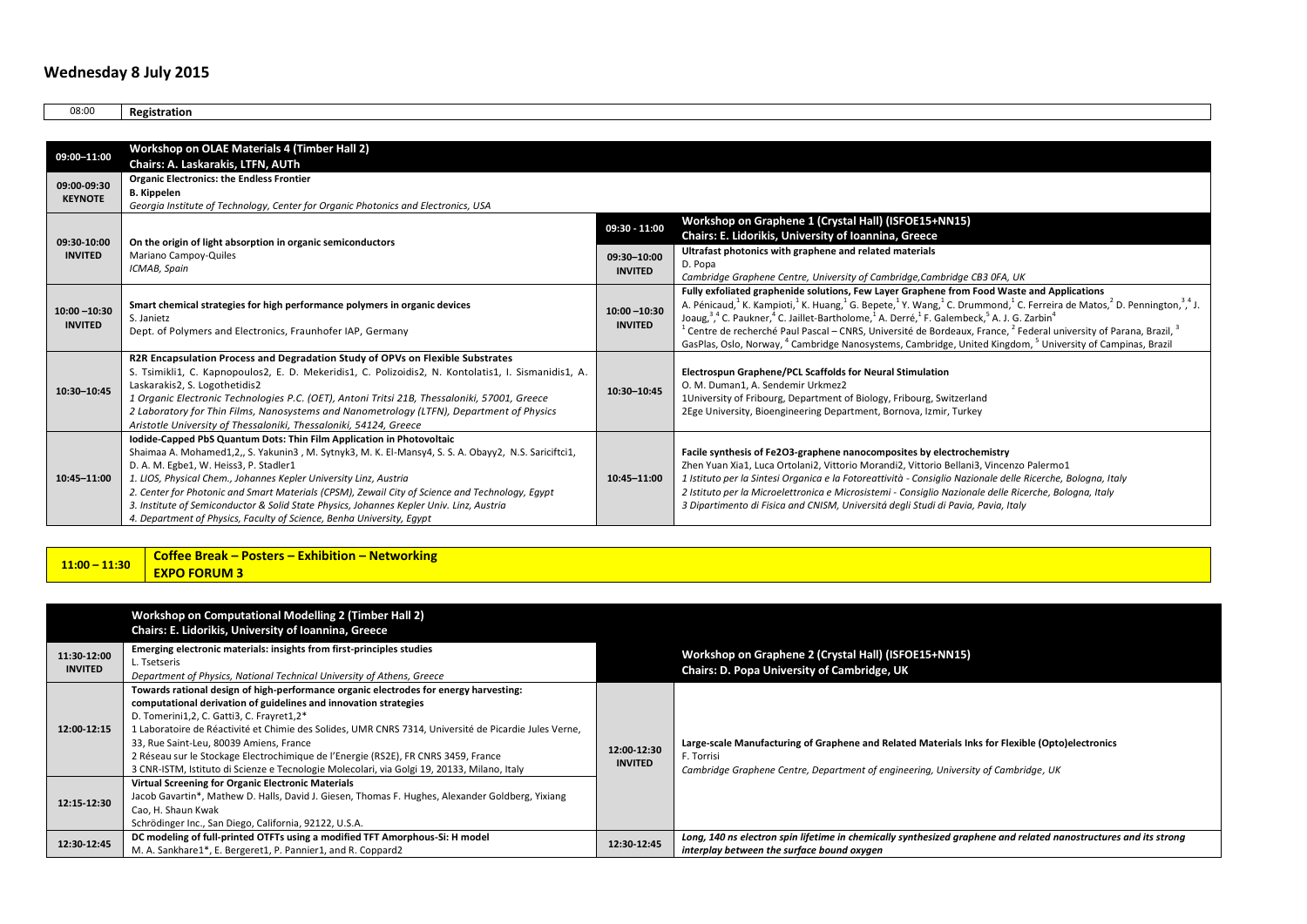|             | 1IM2NP, UMR 7334, IMT-Technopôle de Château-Gombert, FRANCE<br>2CEA-Liten, DTNM, Laboratoire des composants imprimés, 38054 Grenoble, France                                                                                                                                                                                                                                                                                                                                                                        |                               | Bálint Náfrádi1, Mohammad Choucair2, László Forró1<br>1Institute of Physics of Complex Matter, École polytechnique fédérale de Lausanne, Lausanne, Switzerland.<br>2School of Chemistry, The University of Sydney, 2006, Sydney, Australia         |
|-------------|---------------------------------------------------------------------------------------------------------------------------------------------------------------------------------------------------------------------------------------------------------------------------------------------------------------------------------------------------------------------------------------------------------------------------------------------------------------------------------------------------------------------|-------------------------------|----------------------------------------------------------------------------------------------------------------------------------------------------------------------------------------------------------------------------------------------------|
| 12:45-13:00 | Molecular Modeling of Active Materials in the Vicinity of Ag Nanoparticles<br>C. Trapalis, E. Lidorikis, D.G. Papageorgiou<br>Department of Material Science and Engineering, University of Ioannina, Ioannina 45110, Greece                                                                                                                                                                                                                                                                                        | 12:45-13:15<br><b>INVITED</b> | Graphene Coating for Remarkable Corrosion Resistance: Current State and Challenges<br>Raman Singh<br>Department of Mechanical and Aerospace Engineering, Department of Chemical Engineering, Monash University<br>(Melbourne), Vic 3800, Australia |
| 13:00-13:15 | Field-dependent transport level and mobility in disordered organic materials<br>V. R. Nikitenko, N. A. Sannikova, M. N. Strikhanov<br>National Research Nuclear University MEPhI (Moscow Engineering Physics Institute) Moscow, Russia                                                                                                                                                                                                                                                                              |                               |                                                                                                                                                                                                                                                    |
| 13:15-13:30 | Absorption enhancement in a novel hybrid silicon diamond nanowire for solar cell applications<br>M. Hussein, 1,2, M.F.O. Hameed, 1, 3 N.F.F. Areed, 1, 4, S.S.A. Obayya, 1<br>1 Centre for Photonics and Smart Materials, Zewail City of Science and Technology, Giza 12588, Egypt<br>2Ain Shams University, Faculty of Science, Department of Physics, Cairo, Egypt<br>3Mansoura Univ., Faculty of Engineering, Dept Mathematics and Engineering Physics, Mansoura, Egypt<br>4Mansoura University, Mansoura, Egypt | 13:15-13:30<br><b>PROJECT</b> | Tuning the Properties of Graphene by Laser Induced Two-Photon Oxidation<br>P. Myllyperkiö1, J. Aumanen1, A. Johansson2, J. Koivistoinen1, M. Pettersson1<br>Departments of Chemistry1 and Physics2, Nanoscience Center, Univ. Jyväskylä, Finland   |

|  | <b>Lunch Break</b>               |
|--|----------------------------------|
|  | $13:30 - 15:00$ SFOE15 Posters 2 |
|  | (NN15 W4, W5 Posters)            |

| $15:00 - 17:00$               | <b>OTFTs 2 (Timber Hall 2)</b><br>Chair: A. Briseno, Univ. Massachusetts, USA                                                                                                                                                           | 15:00-17:30                   | Workshop on Bioelectronics (ISFOE15 + NN15 W4) (Dock Six)<br>Chair: M. Irimia-Vladu Joanneum Research<br>Forschunsgesellschaft mbH, Austria                                                                                                                                                                                                                                                                                                                                                                                                                                                                                                                                                | 15:30-18:30                   | Workshop on Graphene 3 (Crystal Hall) (ISFOE15+NN15)                                                                                                                                                                                                                           |
|-------------------------------|-----------------------------------------------------------------------------------------------------------------------------------------------------------------------------------------------------------------------------------------|-------------------------------|--------------------------------------------------------------------------------------------------------------------------------------------------------------------------------------------------------------------------------------------------------------------------------------------------------------------------------------------------------------------------------------------------------------------------------------------------------------------------------------------------------------------------------------------------------------------------------------------------------------------------------------------------------------------------------------------|-------------------------------|--------------------------------------------------------------------------------------------------------------------------------------------------------------------------------------------------------------------------------------------------------------------------------|
| 15:00-15:30<br><b>KEYNOTE</b> | Imperceptible sheet-type active matrix sensors for cyber-<br>physical systems<br>Sekitani Tsuvoshi<br>Inst. Scientific and Industrial Research, Osaka Univ., Japan                                                                      | 15:00-15:20<br><b>INVITED</b> | Multi parameter monitoring of live cells using organic electronics<br>R.M. Owens<br>Department of Bioelectronics, Ecoles des Mines de St. Etienne<br>Centre Microelectronique de Provence, Gardanne, France                                                                                                                                                                                                                                                                                                                                                                                                                                                                                |                               | Chairs: F. Torrisi, University of Cambridge, UK                                                                                                                                                                                                                                |
| 15:30-16:00                   | Advanced materials and patterning paradigms for plastic<br>electronics, energy generation & harvesting systems                                                                                                                          | 15:20-15:40<br><b>INVITED</b> | Organic electronics biosensors for point of care applications<br>M. Magliulo, M.Y. Mulla, K. Manoli, D. De Tullio, P. Seshadri, A. Tiwari,<br>G. Palazzo, L. Torsi<br>Dipartimento di Chimica, Università degli Studi di Bari, Bari, Italy                                                                                                                                                                                                                                                                                                                                                                                                                                                 | 15:30-16:00                   | Solution processable graphene derivatives and related 2D crystals for<br>high efficient organic and perovskite solar cells<br>E. Kymakis                                                                                                                                       |
| <b>INVITED</b>                | T. Anthopoulos<br>Dept. of Physics, Imperial College London, UK                                                                                                                                                                         | 15:40-16:00<br><b>INVITED</b> | Biomolecular detection via plasmonic nanoplates integrated with<br><b>OECTs</b><br>Margaret Brennan Fournet<br>Dept Bioelectronics, Ecole Nationale Supérieure des Mines, CMP-EMSE                                                                                                                                                                                                                                                                                                                                                                                                                                                                                                         | <b>INVITED</b>                | Center of Materials Technology and Photonics & Electrical Engineering<br>Department, TEI Crete, Greece                                                                                                                                                                         |
| 16:00-16:15                   | Development of printed capacitive sensors for liquid level<br>measurement in composite materials vessels<br>M. Ribeiro, J. Fonseca, A. Pinto, A. Montes, J. Gomes<br>CeNTI - Centre for Nanotechnology and Smart Materials,<br>Portugal | 16:00-16:15                   | Imaging and chemical surface analysis of biomolecular<br>functionalization of Mach-Zehnder on-chip immunosensors<br>A. Budkowski <sup>1</sup> , P. Petrou <sup>2</sup> , K. Gajos <sup>1</sup> , M. Angelopoulou <sup>2</sup> , K. Awsiuk <sup>1</sup> , A.<br>Bernasik <sup>3</sup> , M.M. Marzec <sup>3</sup> , J. Rysz <sup>1</sup> , K. Misiakos <sup>4</sup> , I. Raptis <sup>4</sup> , S. Kakabakos <sup>2</sup><br>1Inst. of Physics, Jagiellonian University, Kraków, Poland<br>2INRaSTES, National Center for Sci.Research "Demokritos", Greece<br>3FPACS & ACMIN, AGH-University of Science & Technology, Poland<br>4Inst. Nanoscience & Nanotechnology, NCSR Demokritos, Greece | 16:00-16:30<br><b>INVITED</b> | Polarized spin and valley transport across ferromagnetic silicene<br>junctions, integer and half-integer quantum Hall effect<br>P. Vasilopoulos<br>Concordia University, Department of Physics, Montreal, Quebec,                                                              |
| 16:15-16:30                   | Reliability of organic electrophoretic displays under long-<br>term irradiation<br>M. Beck, M. Pfaff<br>Brandenburg Technical University, Germany                                                                                       | 16:15-16:30                   | Fast response aptamer modified biosensors based on flexible carbon<br>nanotube film<br>I. Komarov <sup>1</sup> , I. Bobrinetsky <sup>1</sup> , A. Golovin <sup>2</sup> , A. Zalevsky <sup>2</sup> , R. Aidarkhanov <sup>2</sup><br>1. Center for Probe Microscopy and Nanotechnology, National<br>Research University of Electronic Technology Moscow, Russia.<br>2. Faculty of Bioengineering and Bioinformatics, Lomonosov Moscow<br>State University, 119991 Moscow, Russia                                                                                                                                                                                                             |                               | Canada                                                                                                                                                                                                                                                                         |
| 16:30-16:45                   | Temperature dependence of contact effects in top-gate<br>staggered p-channel OTFTs with high performance made<br>on flexible substrate<br>M. Rapisarda, A. Valletta, S. Calvi, G. Fortunato, L. Mariucci<br>CNR-IMM Roma, Italy         | 16:30-17:00<br><b>INVITED</b> | MC3T3-E1 cell response of PVD-grown antibacterial thin films on<br>piezoelectric PVDF Substrates for sensor applications<br>S. Carvalho <sup>1</sup> , <sup>7</sup> , S. M. Marques <sup>1</sup> , P. Rico <sup>2</sup> , <sup>3</sup> , I. Carvalho <sup>4</sup> , <sup>5</sup> , J. L. G.<br>Ribelles <sup>2, 36</sup> , S. Lanceros-Mendez <sup>8</sup><br>1 GRF-CFUM, Physics Department, University of Minho, Portugal<br>2 Center for Biomaterials and Tissue Engineering, Universitat                                                                                                                                                                                               | 16:30-17:00<br><b>INVITED</b> | Dirac Fermion Transport in Graphene through Multiple Magnetic<br>Barriers: Modulation of Ballistic Conductance by Doping and<br>Temperature<br>N. Myoung and E. Lidorikis<br>Department of Material Science and Engineering, University of<br>Ioannina, Ioannina 45110, Greece |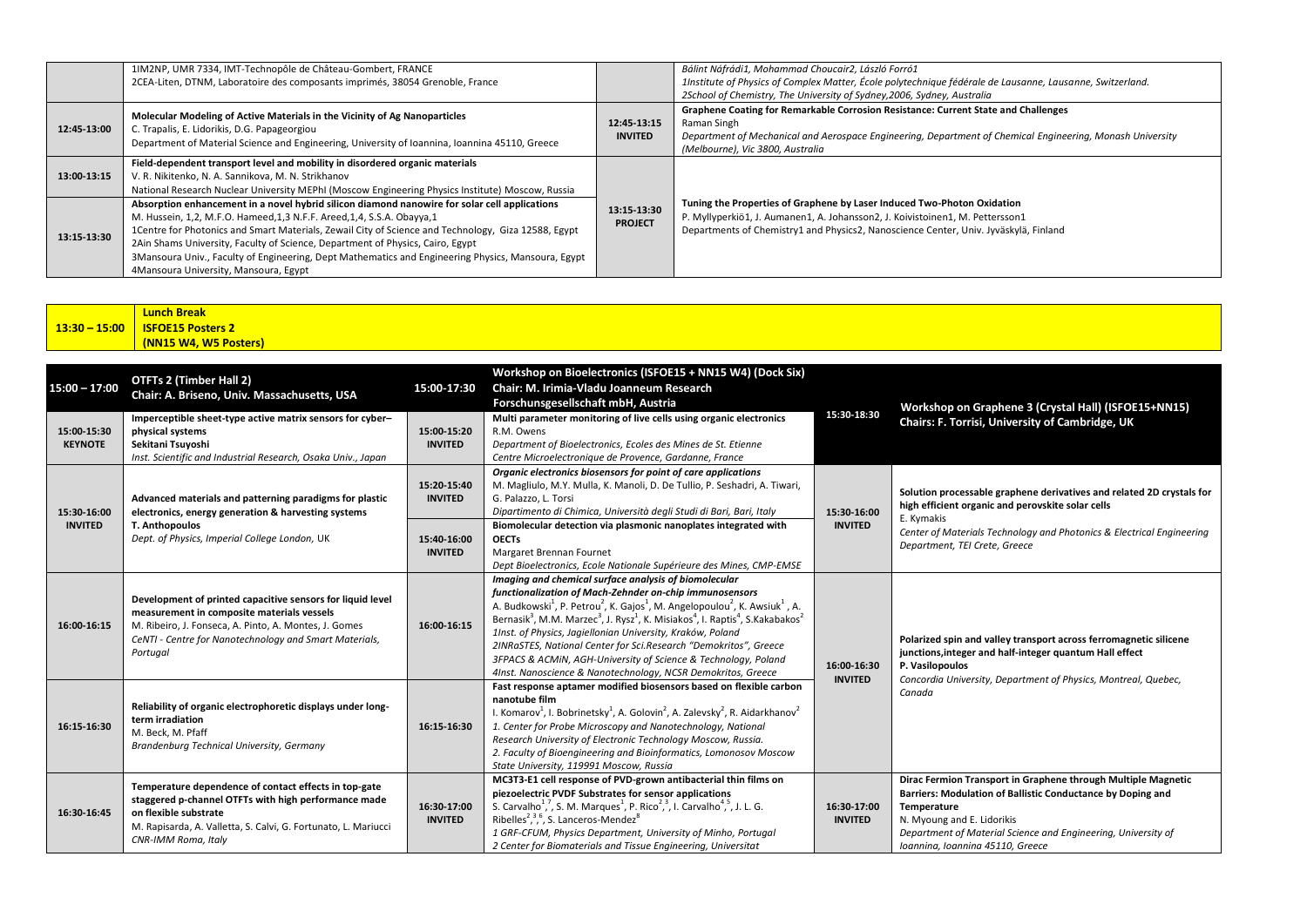| 16:45-17:00                   | Study on fabrication of conducting PEDOT patterns on PET<br>Film by liquid phase depositional polymerization of EDOT<br>and photochemical reaction with 172 nm VUV<br>Jlan-Xiong Li, Yaxiao Ma, Shaoying Lv<br>South China University of Technology Guangzhou, P.R.China<br><b>Workshop on Smart Textiles (Timber Hall 2)</b><br>Chairs: L. Van Langenhove, Univ. Gent, Belgium |                               | Politècnica de València, Spain<br>3 CIBER Bioingeniería, Biomateriales y Nanomedicina Valencia, Spain<br>4 Dept. Control Engineering, Czech Techn. Univ., Czech Republic<br>5 CEB, LIBRO, University of Minho, Portugal<br>6 Centro de Investigación Príncipe Felipe, Valencia, Spain<br>7 SEG-CEMUC Mechanical Engineering Dept., Univ. Coimbra, Portugal<br>8 Physics Department, University of Minho, Braga, Portugal                                                               | 17:00-17:15                   | Atomistic simulation of discrete breathers in single layer graphene<br>A. Fraile1, E. N. Koukaras2, N. Lazarides1, K. Papagelis2, G. P. Tsironis1<br>1CCQCN, Department of Physics, University of Crete, Heraklion, Greece<br>2 Institute of Chemical Engineering Sciences, FORTH, Greece                                                           |
|-------------------------------|---------------------------------------------------------------------------------------------------------------------------------------------------------------------------------------------------------------------------------------------------------------------------------------------------------------------------------------------------------------------------------|-------------------------------|----------------------------------------------------------------------------------------------------------------------------------------------------------------------------------------------------------------------------------------------------------------------------------------------------------------------------------------------------------------------------------------------------------------------------------------------------------------------------------------|-------------------------------|-----------------------------------------------------------------------------------------------------------------------------------------------------------------------------------------------------------------------------------------------------------------------------------------------------------------------------------------------------|
| 16:45-17:15<br><b>INVITED</b> | To be finalized                                                                                                                                                                                                                                                                                                                                                                 | 17:00-17:15                   | In vitro extracellular stimulation and electrical recordings of quasi-<br>periodic spikes in brain cancer cells<br>P. R. F. Rocha <sup>1</sup> , P. Schlett <sup>1</sup> , H. L. Gomes <sup>2</sup> , <sup>3</sup> , Paul W. M. Blom <sup>1</sup> , D. M. de<br>Leeuw <sup>1</sup><br>1Max Planck Institute for Polymer Research, Mainz, Germany<br>2Universidade do Algarve, FCT, campus de Gambelas, Faro, Portugal<br>3Instituto de Telecomunicações, Av. Rovisco, Lisboa, Portugal | 17:15-17:45<br><b>INVITED</b> | Linear and nonlinear graphene plasmonics<br>Yuliy V. Bludov<br>Centro de Física and Departamento de Física, Universidade, do Minho,                                                                                                                                                                                                                 |
| 17:15-17:30                   | Production and functionalization of PVDF-based<br>piezoelectric filaments<br>B. Glauss, G. Seide, T. Gries<br>Man-made fibre technology, RWTH Aachen Univ., Institut<br>für Textiltechnik, Aachen, Germany                                                                                                                                                                      | 17:15-17:30                   | Biofunctionalized gold nanoparticles as future tools for biosensors<br>D. Arvaniti1, V. Karagkiozaki1, A. Papamichail1, C. Polyzoidis1,D. G.<br>Fatouros2, S. Logothetidis1<br>1 LTFN, Physics Dept., Aristotle University of Thessaloniki, Greece<br>2Department of Pharmaceutical Technology, School of Pharmacy,<br>Aristotle University of Thessaloniki, Greece                                                                                                                    |                               | Campus de Gualtar, Braga 4710-057, Portugal                                                                                                                                                                                                                                                                                                         |
| 17:30-17:45                   | A Contemporary Wearable Electronic Fashion Design with<br><b>Thermal Regulation</b><br>Li Li, Jiahui Tong<br>Institute of Textiles and Clothing, the Hong Kong Polytechnic<br>University Hong Kong                                                                                                                                                                              | 17:30                         | Parallel Session ISFOE15 and W3 - Nanomedicine & W4 -<br><b>Bioelectronics of NN15 (Dock Six)</b><br>Chairs: R.Owens, Centre Microelectronique de Provence,<br><b>Gardanne, France</b>                                                                                                                                                                                                                                                                                                 |                               | Ballistic transport in defective silicene and germanene nanoribbons:<br>A first-principles study                                                                                                                                                                                                                                                    |
| 17:45-18:00                   | Development of textiles structures for energy generation<br>and storage<br>A. Marques, A. Pinto, M. Ribeiro, J. Gonçalves, N. Durães, N.<br>Cardoso, J. Gomes<br>CeNTI - Centre for Nanotechnology and Smart Materials,<br>Portugal                                                                                                                                             | 17:30-17:50<br><b>INVITED</b> | Bio-mimetic Nanostructures Self-assembled from Genetically<br><b>Engineered Phage or Fusion Proteins: Towards Applications in</b><br><b>Biosensing and Biomedicine</b><br>A. Liu*, F. Wang, P. Liu, and H. Qi<br>Laboratory for Biosensing, Qingdao Institute of Bioenergy & Bioprocess<br>Technology, Chinese Academy of Sciences, Qingdao 266101, China.                                                                                                                             | 17:45-18:00                   | K. Iordanidou1, M. Houssa1, B. van den Broek1, G. Pourtois2, V.V.<br>Afanas'ev1, A. Stesmans1<br>1Semiconductor Physics Laboratory, Department of Physics and<br>Astronomy, University of Leuven, Belgium; 2IMEC, Leuven, Belgium                                                                                                                   |
|                               |                                                                                                                                                                                                                                                                                                                                                                                 | 17:50-18:10<br><b>INVITED</b> | High performance biosensors based on solution-gated flexible<br>transistors with functionalized gate electrodes<br>Feng Yan<br>Department of Applied Physics, The Hong Kong Polytechnic University,<br>Hong Kong, China                                                                                                                                                                                                                                                                | 18:00-18:15                   | Modeling Plasmon-Enhanced VIS-MIR Graphene Photodetectors<br>S. Evangelou, A. Dagkli and E. Lidorikis<br>Department of Material Science and Engineering, University of<br>Ioannina, Ioannina 45110, Greece                                                                                                                                          |
|                               |                                                                                                                                                                                                                                                                                                                                                                                 | 18:10-18:30<br>Invited        | <b>Organic Electronics with Naturally-occurring Materials for</b><br><b>Sustainable Future</b><br>Mihai IRIMIA-VLADU<br>Joanneum Research Forschunsgesellschaft mbH, Weiz, Austria                                                                                                                                                                                                                                                                                                     | 18:15-18:30                   | Combined theory of carrier transport in Graphene/n-Semiconductor<br>Schottky Barriers (SB) Part I: New Thermionic emission model for<br>G/n-Semiconductor SB<br><b>AC Varonides</b><br>University of Scranton, USA                                                                                                                                  |
|                               |                                                                                                                                                                                                                                                                                                                                                                                 | 18:30-18:45                   | Highly performance OECTs made by inkiet-printing for customized<br>bioelectronics devices<br>E. Bihar1 2, M Saadaoui1, G Malliaras1, T Hervé2<br>1 Department of Bioelectronics, Ecole Nationale Supérieure des Mines,<br>CMP-EMSE, MOC, 13541 Gardanne, France<br>2Microvitae Technologies, 1480 Avenue d'Arménie, France                                                                                                                                                             | 18:30-18:45                   | Bound states in the continuum: localization of Dirac-like fermions<br>L. Rosales 1, N. Cortes 1, M. Pacheco1, L. Chico2 and P.A. Orellana1<br>1 Physics Department, Universidad Técnica Federico Santa María, Chile<br>2 Instituto de Ciencia de Materiales de Madrid, Consejo Superior de<br>Investigaciones Científicas (ICMM-CSIC) Madrid, Spain |

**20:00 NANOTEXNOLOGY 2015 BEACH PARTY**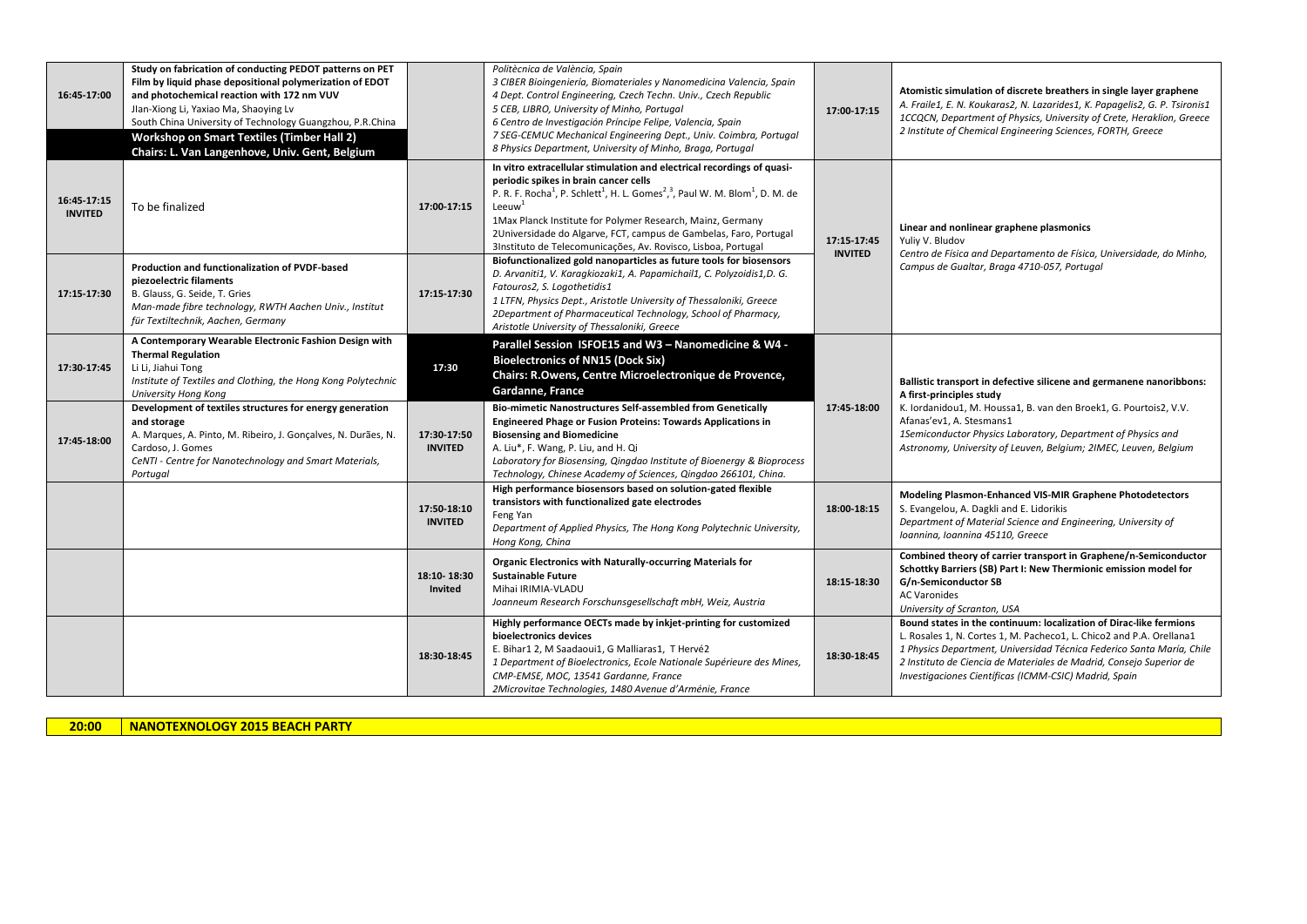**08:00 – 20:00 Registration**

| $09:00 - 11:00$                   | Workshop on OLAE Materials 5 (Timber Hall 2)                                                                                                                                                                                                                                                                                                                                                                                                                            |                               |                                                                                                                                                                                                                                                                                                                                                                                                                                                                                                                                                                                                                                                                                                                        |
|-----------------------------------|-------------------------------------------------------------------------------------------------------------------------------------------------------------------------------------------------------------------------------------------------------------------------------------------------------------------------------------------------------------------------------------------------------------------------------------------------------------------------|-------------------------------|------------------------------------------------------------------------------------------------------------------------------------------------------------------------------------------------------------------------------------------------------------------------------------------------------------------------------------------------------------------------------------------------------------------------------------------------------------------------------------------------------------------------------------------------------------------------------------------------------------------------------------------------------------------------------------------------------------------------|
| $09:00 - 09:30$<br><b>KEYNOTE</b> | Chairs: A. Laskarakis, LTFN, AUTh<br>Polymer Photonic Nano-structuring and Patterning<br>Donal D.C. Bradley<br>Centre for Plastic Electronics and Department of Physics, Blackett Laboratory, Imperial College London, South Kensington Campus, London SW7 2AZ, UK                                                                                                                                                                                                      |                               |                                                                                                                                                                                                                                                                                                                                                                                                                                                                                                                                                                                                                                                                                                                        |
| $09:30 - 10:00$                   | Ultrafast optical spectroscopy unveils charge transport in polymeric carbon nitride: dimensionality,<br>mobility and functionality                                                                                                                                                                                                                                                                                                                                      | 09:30-11:00                   | Workshop on Graphene & Related Materials 4 (Timber Hall 1)<br>Chair: R. Singh, Monash University (Melbourne), Australia<br>Title to be announced soon                                                                                                                                                                                                                                                                                                                                                                                                                                                                                                                                                                  |
| <b>INVITED</b>                    | C. Merschiann<br>Fachbereich Physik, Freie Universität Berlin, Berlin, Germany                                                                                                                                                                                                                                                                                                                                                                                          | 09:30-10:00<br><b>INVITED</b> | F. Bonnacorso<br>Istituto Italiano di Tecnologia, Graphene Labs, Italy                                                                                                                                                                                                                                                                                                                                                                                                                                                                                                                                                                                                                                                 |
| $10:00 - 10:15$                   | Degradation of organic thin films by monochromatic UV/VIS irradiation investigated by photoelectron<br>spectroscopy (UPS, XPS)<br>E. Darlatt1, B. Muhsin2, R. Rösch2, M. Kolbe1, A. Gottwald1, C. Lupulescu3, F. Roth4,<br>W. Eberhardt3,4, H. Hoppe2, M. Richter1<br>1 PTB, Berlin, Germany; 2 Institute of Physics - TU Ilmenau, Germany; 3 Institute of Optics+Atomic Physics,<br>TU Berlin, Germany; 4 Center for Free-Electron Laser Science/DESY Hamburg, Germany | 10:00-10:15                   | Graphene Oxide-Metal Composite Electrodes for Electrochemical Capacitors<br>F.Eylul Sarac1, Ugur Unal1,2,3<br>1 Graduate School of Science and Engineering, Koç University, Istanbul, Turkey ; 2 Chemistry Department, Koç<br>University, Turkey ; 3 Koc University Surface Science and Technology Center (KUYTAM), Koc University, Turkey                                                                                                                                                                                                                                                                                                                                                                             |
| $10:15 - 10:30$                   | Improvement of gravure-printed inverted OPV performance by enhancement of ZnO layer properties<br>C.A. Polyzoidis, C. Kapnopoulos, A. Laskarakis, L. Tzounis, E. Mekeridis, S. Tsimikli, M. Seitanidou, S.<br>Logothetidis<br>LTFN, Dept. of Physics, Aristotle University of Thessaloniki, Greece                                                                                                                                                                      | 10:15-10:30                   | Resonance nonlinear waves in waveguide with graphene monolayer<br>G.T.Adamashvili<br>Technical University of Georgia, Kostava str. 77, Tbilisi, Georgia                                                                                                                                                                                                                                                                                                                                                                                                                                                                                                                                                                |
| $10:30 - 10:45$                   | Electrochormic properties with polymer gel electrolyte of organic ions<br>Sohui LEE, Kyutae PARK, Haekyoung Kim<br>School of Materials Science and Engineering, Yeungnam University, Republic of Korea                                                                                                                                                                                                                                                                  | 10:30-10:45                   | Giant Near-Field Magnetic Wave Absorption Enhanced by Diamagnetic Ring Currents in Graphenes<br>Sang Woo Kim <sup>12</sup> , Dong-Gyun Kim <sup>2</sup> , Min-Woo Gang <sup>2</sup> , Junmo Kang <sup>3</sup> , Jae-Boong Choi <sup>3,5</sup> , Byung Hee Hong <sup>3,4</sup><br>$^1$ Clean Energy Research Center, Korea Institute of Science and Technology, Seoul, Republic of Korea; $^2$ Clean $\,$<br>Energy & Chemical Engineering, University of Science and Technology (UST), Seoul, Korea; <sup>3</sup> SKKU SAINT, HINT,<br>Sungkyunkwan University, Korea; <sup>4</sup> Dept Chemistry, Seoul National University, Korea; <sup>5</sup> School of Mechanical<br>Engineering, Sungkyunkwan University, Korea |
| $10:45 - 11:00$                   | Use of Cu-Ag bi-layer films in dielectric/metal/dielectric transparent electrodes to widen their spectra of<br>transmittance<br>J. C. Bernède1*, L. Cattin2, M. Hssein1,3, S. Tuo1, M. Addou3.<br>1- L'UNAM, Université de Nantes, MOLTECH-Anjou, CNRS, France ; 2- Univ. Nantes, Institut des Matériaux<br>Jean Rouxel (IMN), CNRS, France ; 3- LOPCM, Université Ibn Tofail, Faculté des Sciences, Morocco                                                            | $10:45 - 11:00$               | Defect Engineering in Graphene Monolayers to Quantify different Carrier Scattering Mechanisms<br>Pawan Kumar Srivastava1, Subhasis Ghosh2<br>1Advanced Instrumentation Research Facility, Jawaharlal Nehru University<br>2School of Physical Sciences, Jawaharlal Nehru University, New Delhi-110067 (India)                                                                                                                                                                                                                                                                                                                                                                                                           |
| $11:00 - 11:30$                   | <b>Coffee Break - POSTERS - Exhibition - Networking</b>                                                                                                                                                                                                                                                                                                                                                                                                                 |                               |                                                                                                                                                                                                                                                                                                                                                                                                                                                                                                                                                                                                                                                                                                                        |

| $11:30 - 14:00$                   | Workshop on OPVs (Timber Hall 2)<br>Chair: K. Fostiropoulos, HZB, Germany                                                                                                                                                                                       |                               | Workshop on Graphene & Related Materials 5 (Timber Hall 1)                                                                                                                                                                                                                                                                                                                                                                                                                                                                                                                                                                      |
|-----------------------------------|-----------------------------------------------------------------------------------------------------------------------------------------------------------------------------------------------------------------------------------------------------------------|-------------------------------|---------------------------------------------------------------------------------------------------------------------------------------------------------------------------------------------------------------------------------------------------------------------------------------------------------------------------------------------------------------------------------------------------------------------------------------------------------------------------------------------------------------------------------------------------------------------------------------------------------------------------------|
| 11:30-12:00<br><b>KEYNOTE</b>     | Understanding Morphology Evolution and Device Performance.<br><b>Thomas P.Russell</b><br>Polymer Science and Engineering Department, University of Massachusetts, Amherst, MA 01003                                                                             | 11:30-13:30                   | <b>Chairs: F. Bonnacorso</b>                                                                                                                                                                                                                                                                                                                                                                                                                                                                                                                                                                                                    |
| 12:00-12:30<br><b>INVITED</b>     | <b>Stability of OPV and Current Application Showcases</b><br><b>Tobias Sauermann</b><br>Belectric OPV GmbH Landgrabenstr. 94, 90443 Nürnberg, Germany                                                                                                           | 12:00-12:30<br><b>INVITED</b> | Mechanical performance of a prototype graphene-based touch panel display<br>G. Anagnostopoulos1, Z. Li2, I. A. Kinloch2, R. J. Young2, K. S. Novoselov3, C. Y. Lu4, J. Parthenios1, C. Galiotis1,5<br>and K. Papagelis1,6<br>1FORTH/ICE-HT, Patras, Greece; 2School of Materials, Univ. of Manchester, UK; 3School of Physics and<br>Astronomy, Univ. of Manchester, Oxford Road, Manchester, UK; 4BGT Materials Limited, 2.312 Photon Science<br>Institute, University of Manchester, UK; 5Department of Chemical Engineering, University of Patras, Greece;<br>6Department of Materials Science, University of Patras, Greece |
| $12:30 - 12:45$                   | Silver nanowires spray-coating on flexible substrates as the transparent electrode in organic photovoltaic<br>devices<br>Gildas LAURANS, Laurence VIGNAU, Pascal TARDY<br>Laboratoire de l'Intégration du Matériau au Système, Université de Bordeaux, , France | 12:30-12:45                   | Large-area graphene synthesis over platinum surfaces by catalytic CVD: towards biosensor microdevices<br>L. Assaud1,2,3, H. Vergnes1, D. Evrard2, L. Salvagnac3, V. Conédéra3, P. Gros2, P. Temple-Boyer3, B. Caussat1<br>1 CNRS, Laboratoire de Génie Chimique, Toulouse, France ; 2 Université de Toulouse, UPS, INPT, Laboratoire de<br>Génie Chimique, Toulouse, France ; 3 Laboratory for Analysis and Architecture of Systems, Toulouse, France                                                                                                                                                                           |
| $12:45 - 13:00$<br><b>PROJECT</b> | A Universal Strategy for efficiency enhancement of Organic Photovoltaic Devices via incorporation of<br><b>Plasmonic metal Nanoparticles</b><br><b>G. Kakavelakis</b> <sup>1</sup> , E. Stratakis <sup>1,2</sup> , E. Kymakis <sup>1</sup>                      | 12:45-13:00<br><b>PROJECT</b> | Hybrid Solar Cells based on Graphene Anode Electrodes<br>E. M. Pechlivani, D. Papas, A. Zachariadis, A. Papamichail, A. Laskarakis S. Logothetidis<br>Lab for Thin Films, Nanosystems & Nanometrology (LTFN), Department of Physics, Aristotle University of                                                                                                                                                                                                                                                                                                                                                                    |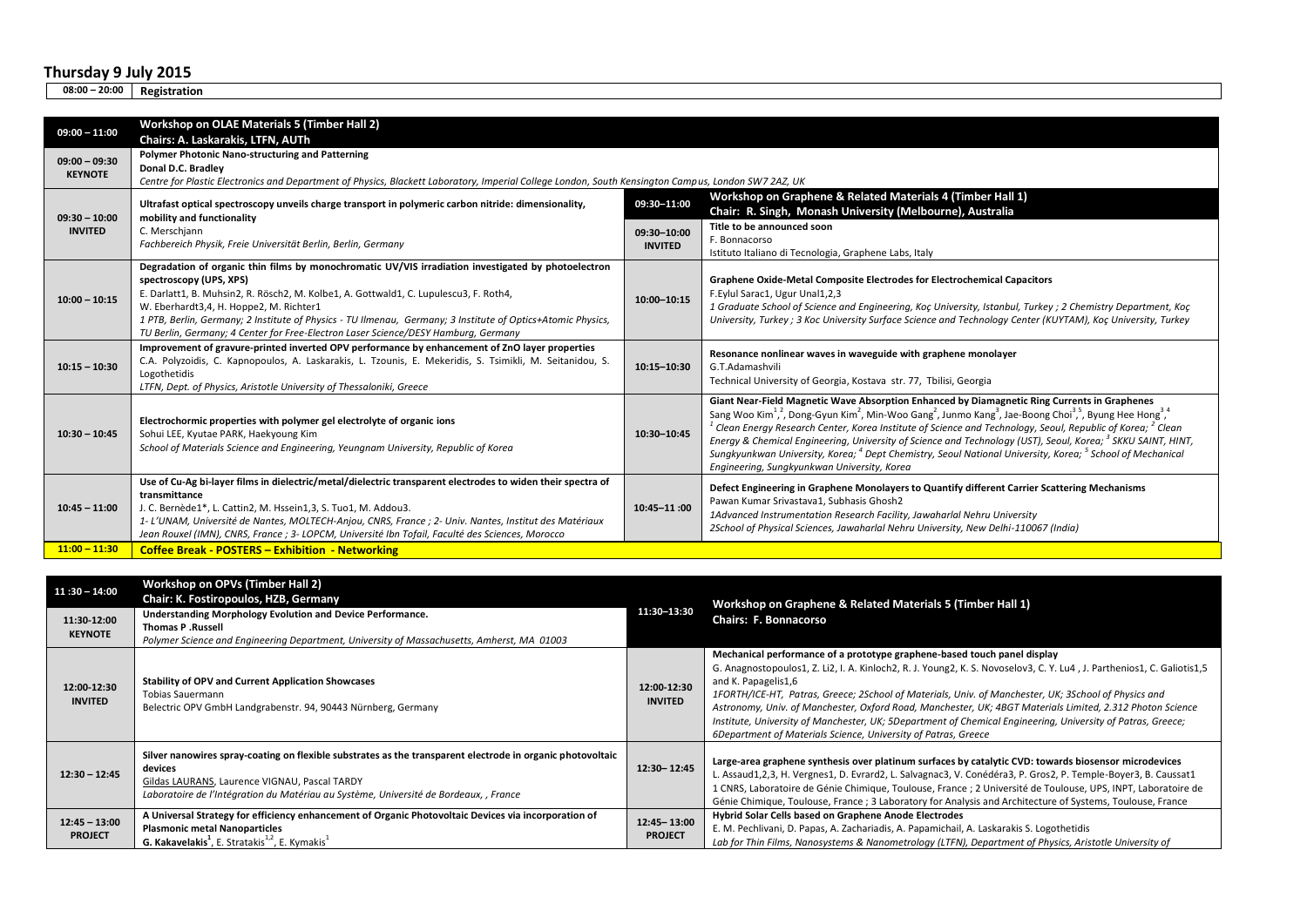|                                   | $^{\rm t}$ Technological Educational Institute Crete, Center of Materials Techn. & Photonics, Greece<br>Institute of Electronic Structure and Laser (IESL -FORTH), Greece                                                                                                                                                                                                                                                     |             | Thessaloniki, 54124 Thessaloniki, Greece                                                                                                                                                                                                                                                                |
|-----------------------------------|-------------------------------------------------------------------------------------------------------------------------------------------------------------------------------------------------------------------------------------------------------------------------------------------------------------------------------------------------------------------------------------------------------------------------------|-------------|---------------------------------------------------------------------------------------------------------------------------------------------------------------------------------------------------------------------------------------------------------------------------------------------------------|
| $13:00 - 13:15$                   | Graphene as a buffer layer for small molecule organic solar cell devices<br>B. Wolter <sup>1</sup> , C. Christodoulou <sup>1</sup> , G. Peschel <sup>2</sup> , I. Lauermann <sup>1</sup> , K. Fostiropoulos <sup>1</sup><br>Helmholtz Center Berlin (Institute for Heterogenous Material Systems), Berlin, Germany<br><sup>2</sup> Fritz-Haber-Institute der Max-Planck-Gesellschaft (Dept Chemical Physics), Berlin, Germany | 13:00-13:15 | Graphene covalently functionalized with polymer for nonvolatile rewritable memory<br>Luxing Wang, Bin Zhang, Yu Chen<br>Key Lab for Advanced Mat., Inst. of Applied Chemistry, East China Univ. Science & Technology, Shanghai, China                                                                   |
| $13:15 - 13:45$<br><b>INVITED</b> | Non-Fullerene based Heterojunction Films for Organic Photovoltaics and Retinal interface<br>K. S. Narayan<br>Jawaharlal Nehru Centre for Advanced Scientific Research, Jakkur, Bangalore 560064 India                                                                                                                                                                                                                         | 13:15-13:30 | Fluorinated graphene films from functionalized graphene suspension<br>N.A. Nebogatikova1, I.V. Antonova1,2, V.Ya. Prinz1<br>1 Institute of Semiconductors Physics SB RAS, Russia, 630090, Novosibirsk, Lavrent'ev av. 13<br>2 Novosibirsk State University, Russia, 630090, Novosibirsk, Pirogov str. 2 |
| 13:45-14:00                       | Novel Design of Thin Film Solar Cell Based On Amorphous Silicon Nano-Rods<br>Muhammad H. Muhammad <sup>1</sup> , Mohamed F. O. Hameed <sup>1,2</sup> , S. S. A. Obayya <sup>1</sup><br>Centre for Photonics and Smart Materials, Zewail City of Science and Technology, Egypt<br><sup>2</sup> Faculty of Engineering, Mansoura University, Mansoura, Egypt                                                                    |             |                                                                                                                                                                                                                                                                                                         |

#### **13:30 – 15:30 LUNCH BREAK – NETWORKING - ISFOE15 POSTER SESSION II**

| $15:30 - 18:15$                   | <b>Workshop on Manufacturing for Industrial Applications 3 (Crystal Hall)</b><br>Chair: A. Laskarakis, LTFN, AUTh                                                                                                                                                                                                                                                                                                                                                                | $15:30 - 17:30$                   | Workshop on Graphene & Related Materials 6 (Timber Hall 1)<br>Chair: K. Papagelis, University of Patras, Greece                                                                                                                                                                                                                                                                                                                                                        |
|-----------------------------------|----------------------------------------------------------------------------------------------------------------------------------------------------------------------------------------------------------------------------------------------------------------------------------------------------------------------------------------------------------------------------------------------------------------------------------------------------------------------------------|-----------------------------------|------------------------------------------------------------------------------------------------------------------------------------------------------------------------------------------------------------------------------------------------------------------------------------------------------------------------------------------------------------------------------------------------------------------------------------------------------------------------|
| $15:30 - 16:00$<br><b>INVITED</b> | Two-Step Nucleation and Its Potential to Enable High Performance Large-Area Organic Electronics<br>A. Amassian<br>Solar and Photovoltaic Engineering Research Center (SPERC), Division of Physical Sciences and<br>Engineering, King Abdullah University of Science and Technology (KAUST)                                                                                                                                                                                       | $15:30 - 16:00$<br><b>INVITED</b> | Strain Engineering in two dimensional atomic crystals<br>D. Anestopoulos <sup>1</sup> , S. Grammatikopoulos <sup>1</sup> , C. Androulidakis <sup>1</sup> , K. Papagelis <sup>1,2</sup> , C. Galiotis <sup>1,3</sup> and J. Parthenios <sup>1</sup><br>1 FORTH, Institute of Chemical Engineering and High Temperature Processes, Patras, Greece; 3 Dept. Materials<br>Science, University of Patras, Greece; 4 Dept Chemical Engineering, University of Patras, Greece |
| $16:00 - 16:30$<br><b>INVITED</b> | Flexible & Large-Area Organic Electronics: Equipment Solutions to transfer Processes from Lab to Fab<br>N. Meyer<br>COATEMA, Germany                                                                                                                                                                                                                                                                                                                                             | $16:00 - 16:30$<br><b>INVITED</b> | Graphene ballistic high frequency integrated circuits<br>G. Deligeorgis1, R. Yakimova2, G. Stavrinidis1, G. Konstantinidis1<br>1 FORTH - IESL Microelectornics, Greece; 2 Dept. Physics, Chemistry, and Biology, Linköping University, Sweden                                                                                                                                                                                                                          |
|                                   | Challenging developments for advanced R2R printing application for organic electronics                                                                                                                                                                                                                                                                                                                                                                                           | $16:30 - 16:45$                   | Production of high quality MoS2 crystals of various thickness and stacking sequence<br>A. Michail1,4, K. Papagelis1,2, C. Galiotis1,3, J. Parthenios1<br>1 Institute of Chemical Engineering Sciences, FORTH, Greece; 2 Dept. Materials Science University of Patras,<br>Greece; 3 Dept. Chemical Engineering University of Patras, Greece; 4 Dept. Physics University of Patras, Greece                                                                               |
| $16:30 - 17:00$<br><b>INVITED</b> | A. Glawe<br>KROENERT GmbH & Co KG, Germany                                                                                                                                                                                                                                                                                                                                                                                                                                       | $16:45 - 17:00$                   | Preparation and Property Enhancement of Reduced Graphite Oxide/Polyaniline Containing Nanofibers<br><b>Prepared Via Electrospinning for Artificial Muscle Applications</b><br>S. Ghobadi1, S. Mehraeen1, M. Papila1, F. C. Cebeci1, 2, S. A. Gursel1, 2<br>1Faculty of Engineering and Natural Sciences, Sabanci University, Istanbul, Turkey;<br>1Sabanci Univ. Nanotechnology Research & Application Center, Sabanci University, Turkey                              |
| $17:00 - 17:30$<br><b>INVITED</b> | Towards the development of printed semitransparent OPV modules<br>M.M. Voigt1, F.Machui1, P.Maisch1, P. Kubis1, F. Fecher1, L. Lucera1, F. Guo2, K. Forberich2, H.D.<br>Schmidt1, H.J.E. Egelhaaf1, C.J. Brabec1,2                                                                                                                                                                                                                                                               | $17:00 - 17:15$                   | Optimizing the preparation parameters of GO and r-GO using improved method<br>Marwa Fathy1, Abd El Hady B. Kashyout1, Aya Gomaa2, Fatma Taher2, Magda El-Fass2<br>1 Electronic Materials Department, Advanced Technology & New Materials Institute, SRTA-City, Alexandria,<br>Egypt; 2 Chemistry Department, Al-Azhar University, Cairo, Egypt                                                                                                                         |
|                                   | 1 ZAE Bayern Regenerative Energies, Haberstrasse 2a, 51068 Erlangen<br>2 University of Erlangen, i-MEET, Martensstrasse 7, 51068 Erlangen                                                                                                                                                                                                                                                                                                                                        | $17:15 - 17:30$                   | Mass spectrometric method to probe a graphene on copper by using argon cluster ions<br>K. Mochiji, N. Inui, R. Asa, and K. Moritani<br>Graduate School of Engineering, University of Hyogo, Hyogo, 671-2280, Japan                                                                                                                                                                                                                                                     |
| $17:30 - 17:45$                   | Analysis of Geometric Modeling of Slot Die Lips<br>N. Rikita<br>R&D Marketing Division, Mitsubishi Materials Ryotec, Tokyo, Japan                                                                                                                                                                                                                                                                                                                                                |                                   |                                                                                                                                                                                                                                                                                                                                                                                                                                                                        |
| $17:45 - 18:00$                   | Inkjet Printed Organic Light-emitting Electrochemical Cells for Disposable Lab-on-chip Applications Manufactured at Ambient Atmosphere<br>Z. Shu1,2; F. Kemper1,2, O. Pabst1,2, E. Beckert2, R. Eberhardt2, A. Tünnermann1,2<br><sup>l</sup> Institute of Applied Physics, Abbe Center of Photonics, Friedrich Schiller University Jena, Jena, Germany; <sup>2</sup> Fraunhofer Institute for Applied Optics and Precision Engineering IOF, Department of Precision Engineering, |                                   |                                                                                                                                                                                                                                                                                                                                                                                                                                                                        |
| $18:00 - 18:15$                   | Preparation of highly strain sensitive all organic materials in controlled manner<br>V. Lebedev, 1 V. Laukhin, 2, 3E. Laukhina, 2 C. Rovira, 1 and J. Veciana 1<br>1 Institut de Ciencia de Materials de Barcelona (ICMAB-CSIC), Spain; 2 CIBER de Bioingeniería, Biomateriales y Nanomedicina (CIBER-BBN), Spain; 3 Institució Catalana de Recerca i Estudis Avançats (ICREA), Barcelona, Spain                                                                                 |                                   |                                                                                                                                                                                                                                                                                                                                                                                                                                                                        |
| $18:15 - 18:30$                   | Young Researcher Award for Best Oral and Best Poster Presentations - Closing Remarks and Discussion - End of ISFOE15                                                                                                                                                                                                                                                                                                                                                             |                                   |                                                                                                                                                                                                                                                                                                                                                                                                                                                                        |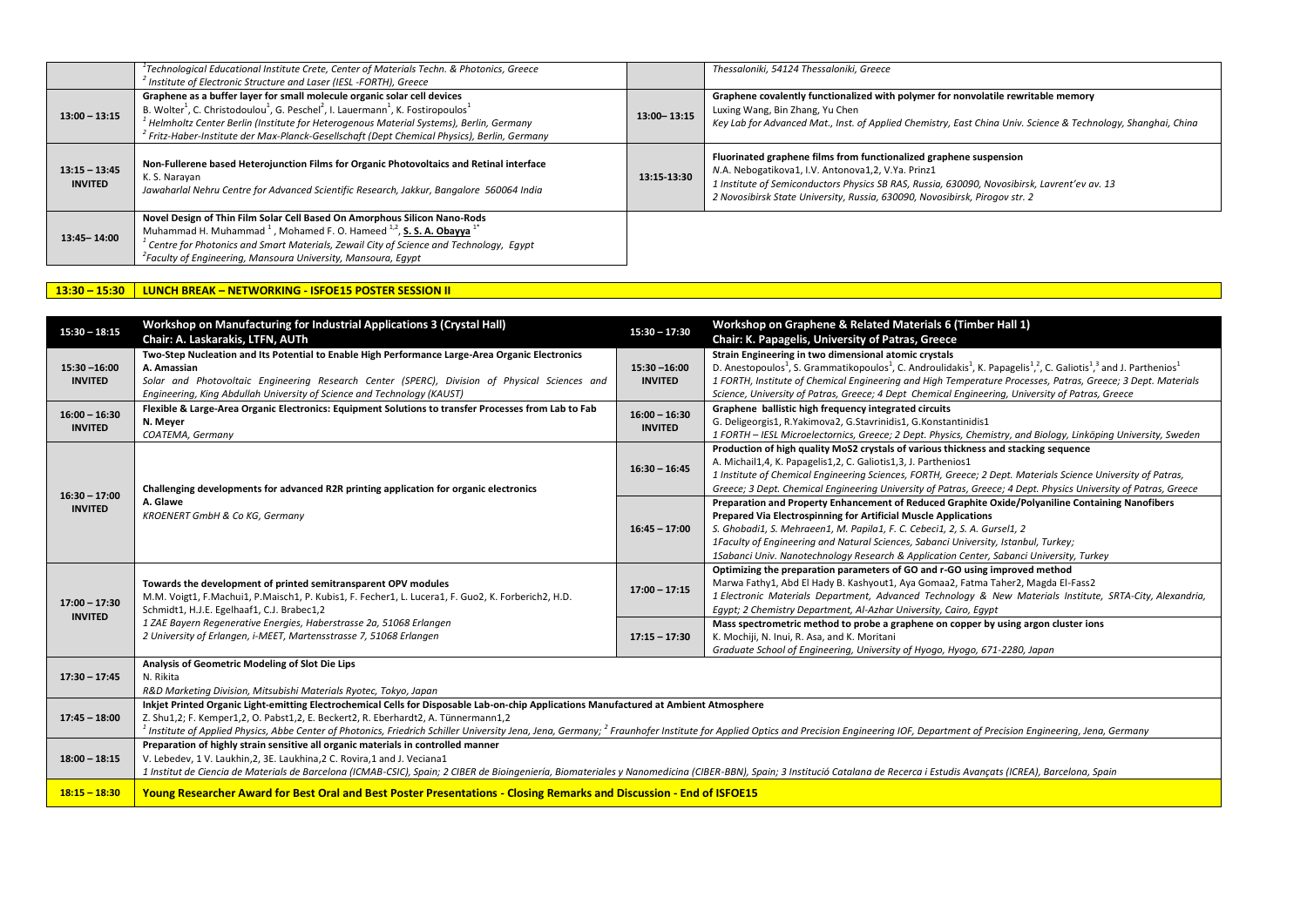## **POSTERS**

|        | <b>POSTER GROUP 1</b>                                                                                                                                                                                                                                                                 |
|--------|---------------------------------------------------------------------------------------------------------------------------------------------------------------------------------------------------------------------------------------------------------------------------------------|
|        | <b>Monday 6 July: Poster Display &amp; Presentations</b>                                                                                                                                                                                                                              |
|        | Tuesday 7 July: Poster Display                                                                                                                                                                                                                                                        |
|        | Nanomaterials: Organic Semiconductors, Electrodes, Barriers, Hybrids                                                                                                                                                                                                                  |
|        | Study of the new diketopyrrolopyrrole derivatives for organic photovoltaics                                                                                                                                                                                                           |
| $P1-1$ | J.Honova, A. Kovalenko, M. Vala, M. Weiter                                                                                                                                                                                                                                            |
|        | Faculty of Chemistry, Brno University of Technology, Purkynova 118, Brno 612 00, Czech Republic                                                                                                                                                                                       |
|        | Functional low-band gap electron donors and their copolymeric and hybrid structures for organic electronics                                                                                                                                                                           |
| $P1-2$ | S. Aivali1, S. Kakogianni1, C. Anastasopoulos1, A. K. Andreopoulou1,2, J. K. Kallitsis1,2                                                                                                                                                                                             |
|        | 1Department of Chemistry, University of Patras, Rio 26504, Greece                                                                                                                                                                                                                     |
|        | 2Institute of Chemical Engineering Science Foundation of research Technology Hellas FORTH/ICE-HT, Patras 26504, Greece                                                                                                                                                                |
|        | Performance effect of P3HT:PC60BM and P3HT:PC70BM based polymer solar cells via novel copolymer additives                                                                                                                                                                             |
|        | E. Chatzigeorgiou1, A. Papamichail1, A. Zachariadis1, S. Kakogianni2, J.K. Kallitsis2,3, A.K. Andreopoulou2,3, C. Kapnopoulos1, C. Polyzoidis1, K. Kyriazoudis1, A. Laskarakis1, C.<br>Gravalidis1, S. Logothetidis1                                                                  |
| P1-3   | 1 Lab for Thin Films-Nanosystems & Nanometrology (LTFN), Department of Physics, Aristotle University of Thessaloniki, GR54124 Thessaloniki, Greece                                                                                                                                    |
|        | 2 Department of Chemistry, University of Patras, University Campus, Rio-Patras GR26504, Greece                                                                                                                                                                                        |
|        | 3 Foundation for Research and Technology Hellas, Institute of Chemical Engineering Sciences (FORTH/ICE-HT), Platani Str., Patras GR26504, Greece                                                                                                                                      |
|        | Effect of various Anode Buffer Layers (ABL) on the performance of small molecule vacuum deposited OPVs                                                                                                                                                                                |
| $P1-4$ | G. Nomikos, A. Papamichail, K. Kyriazoudis, A. Zachariadis, S. Logothetidis                                                                                                                                                                                                           |
|        | Laboratory for Thin Films-Nanosystems and Nanometrology (LTFN), Physics Department, Aristotle University of Thessaloniki, GR-54124, Thessaloniki, Greece                                                                                                                              |
|        | Derivatives of tripehenylamine with the naphthalimide moieties linked via ethynyl-containing linkages as effective hole-transporting materials                                                                                                                                        |
|        | Dalius Gudeika1, Juozas Vidas Grazulevicius1, Dmytro Volyniuk1, Gytis Juska2, Vygintas Jankauskas2, Gjergji Sini3                                                                                                                                                                     |
| P1-5   | 1 Department of Polymer Chemistry and Technology, Kaunas University of Technology, Radvilenu pl. 19, LT-50254 Kaunas, Lithuania Fax: +37037 300152; Tel: +37037 300193                                                                                                                |
|        | 2 Department of Solid State Electronics, Vilnius University, Sauletekio aleja 9, LT-10222 Vilnius, Lithuania                                                                                                                                                                          |
|        | 3 Laboratoire de Physicochimie des Polymères et des Interfaces, EA 2528 Université de Cergy-Pontoise, 5 mail Gay-Lussac, 95031 Cergy-Pontoise                                                                                                                                         |
| P1-6   | Morphological influences on the open circuit voltage in small molecule bulk solar cells<br>Xia Hao1, Shenghao Wang1, Takeaki Sakurai1 and Katsuhiro Akimoto1                                                                                                                          |
|        | Institute of Applied Physics, University of Tsukuba, Tsukuba, Ibaraki 305-8573, Japan                                                                                                                                                                                                 |
|        | Synthesis and holographic properties of alkyl 2-cyanoacetate acceptor fragment containing push - pull type organic glasses.                                                                                                                                                           |
|        | V. Kokars1, K. Siltane1, E. Zarins1, A. Ozols2, P. Augustovs2, A. Vembris3,                                                                                                                                                                                                           |
| P1-7   | 1Institute of Applied Chemistry, Riga Technical University, 3/7 Paul Walden Str., Riga LV-1048, Latvia                                                                                                                                                                                |
|        | 2Institute of Technical Physics, Riga Technical University, 3/7 Paul Walden Str., Riga LV-1048, Latvia                                                                                                                                                                                |
|        | 3Institute of Solid State Physics, University of Latvia, 8 Kengaraga Str., Riga LV-1063, Latvia                                                                                                                                                                                       |
|        | Tensile and buckling deformations of a silver nanowire for the transparent electrode of flexible devices                                                                                                                                                                              |
|        | Sang Woo Kim1,3, Dong-Gyun Kim1, S.H. Kim2,4, Jae-Pyoung Ahn2,3                                                                                                                                                                                                                       |
| P1-8   | 1Clean Energy Research Center, Korea Institute of Science and Technology, Hwarangro 14-gil 5, Sungbuk-gu, 136-791, Seoul, Republic of Korea                                                                                                                                           |
|        | 2Advanced Analysis Center, Korea Institute of Science and Technology, Hwarangro 14-gil 5, Sungbuk-gu, 136-791, Seoul, Republic of Korea                                                                                                                                               |
|        | 3Clean Energy & Chemical Engineering, KIST campus, University of Science and Technology (UST), Hwarang-ro 14-gil 5, Seongbuk-gu, Seoul 136-791, Republic of Korea                                                                                                                     |
|        | 4Department of Materials Science and Engineering, Korea University, Seoul 136-701, Republic of Korea<br>Fabrication of Metal Ink-Based Highly Conductive Electrode Pattern on Flexible Film by Applying Polymeric Buffer Layer and Transfer Printing Method                           |
| P1-9   | Ji-Sub Park, Joon-Chan Choi, Imtiaz Mahmud and Hak-Rin Kim                                                                                                                                                                                                                            |
|        | School of Electronics Engineering, Kyungpook National University, Bukgu, Daegu, 702-701, South Korea                                                                                                                                                                                  |
|        | Self-Patterned Black Polymer Layer for Reducing Reflectivity in Ag Grid Transparent Electrode                                                                                                                                                                                         |
| P1-10  | Joon-Chan Choi, Ji-Sub Park, Byeong-Gon Kim, Hak-Rin Kim                                                                                                                                                                                                                              |
|        | School of Electronics Engineering, Kyungpook National University, 80 Daehakro, Bukgu, Daegu, 702-701, South Korea                                                                                                                                                                     |
|        | A new D-A conjugated polymer P(PTQD-BDT) with PTQD acceptor and BDT donor unit for BHJ polymer solar cells application                                                                                                                                                                |
|        | M.L. Keshtov1, S.A. Kuklin1, D. Yu. Godovsky1, S.N. Osipov1, M.A. Topchy1, M.A. Zotova1,                                                                                                                                                                                              |
| P1-11  | A. R. Khokhlov1, N.A. Radychev2, A.U. Nikolaev1, and G. D. Sharma3                                                                                                                                                                                                                    |
|        | 1A.N. Nesmeyanov Institute of Organoelement Compounds, Russian Academy of Sciences, Vavilova str., 28, Moscow, 119991, Russia                                                                                                                                                         |
|        | 2University of Oldenburg, Department of Physics, Energy and Semiconductor Research Laboratory, Oldenburg, Germany.                                                                                                                                                                    |
|        | 3R&D Center for Engineering and Science, JEC Group of Colleges, Jaipur Engineering College, Jaipur, 303101, India                                                                                                                                                                     |
|        | Synthesis and characterization of two new benzothiadiazole- and Fused Bithiophene Based Low Band-Gap D-A copolymers for polymer solar cells<br>D. Yu. Godovsky1, M. L. Keshtov2, S. A. Kuklin1, A. R. Khokhlov1, I.O. Konstantinov1, M.M.Krayushkin2, G. D Sharma 3, Fang-Chung Chen4 |
|        | 1 Institute of Organoelement Compounds of the Russian Academy of Sciences, Vavilova st., 28, 119991 Moscow, Russian Federation.                                                                                                                                                       |
| P1-12  | 2 Institute of Organic Chemistryof the Russian Academy of Sciences, Leninskiy prospect, 49, 119991 Moscow, Russian Federation                                                                                                                                                         |
|        | 3 Center for Engineering and Science, JEC group of Colleges, Jaipur Engineering College, Kukas, Jaipur, 303101, India                                                                                                                                                                 |
|        | 4 Department of Photonics, National Chiao Tung University, Hsinchu, Taiwan 300, Republic China                                                                                                                                                                                        |
|        | Synthesis and physical properties of glassy triphenyl group containing derivatives of DCM laser dye                                                                                                                                                                                   |
| P1-13  | E. Zarins1, A. Vembris2, E. Misina1, V. Kokars1                                                                                                                                                                                                                                       |
|        | 1Faculty of Materials Science and Applied Chemistry, Riga Technical University, 3/7 Paula Valdena Street, Riga LV-1048, Latvia                                                                                                                                                        |
|        | 2Institute of Solid State Physics, University of Latvia, 8 Kengaraga Str., Riga LV-1063, Latvia                                                                                                                                                                                       |
|        | Zinc phthalocyanine and its substituted derivatives as sensitive layers for textile-based gas sensor                                                                                                                                                                                  |
| P1-14  | E. Marešová <sup>1,2</sup> , M. Vrňata <sup>2</sup> , P. Fitl <sup>2</sup> , J. Bulíř <sup>1</sup> , J. Lančok <sup>1</sup> , H. Vlček <sup>2</sup> , D. Tomeček <sup>2</sup> M. Novotný <sup>1</sup><br>1 Institute of Physics, Academy of Sciences of the Czech Republic            |
|        | 2 Institute of Chemical Technology, Dep. Physics and Measurements                                                                                                                                                                                                                     |
|        | Ellipsometric study of the optical constants of C60 & C70 thin films                                                                                                                                                                                                                  |
| P1-15  | Jean-Paul Gaston1, Céline Eypert2                                                                                                                                                                                                                                                     |
|        | HORIBA Jobin Yvon Avenue de Vauve, 91120 Palaiseau, France                                                                                                                                                                                                                            |
|        | GreeNanoFilms towards innovative bio-electronic materials & devices                                                                                                                                                                                                                   |
| P1-16  | N. Ballot & R. Borsali                                                                                                                                                                                                                                                                |
|        | Univ. Grenoble Alpes, CERMAV, 38041 Grenoble, France, CNRS, CERMAV, 38041 Grenoble, France                                                                                                                                                                                            |
|        | Nitrile Substitution Effect on Triphenodioxazine-Based Materials for Liquid-Processed Air-Stable N-Type Organic Field Effect Transistors                                                                                                                                              |
| P1-17  | G. Gruntz1, Y. Nicolas1, L. Hirsch2, H. Lee3, A. L. Briseno3, T.Toupance1                                                                                                                                                                                                             |
|        | 1 University of Bordeaux, 351 cours de la libération 33405 TALENCE cedex France                                                                                                                                                                                                       |
|        | 2 IMS, Institut Polytechnique de Bordeaux, 167 avenue Pey-Berland 33600 Pessac France                                                                                                                                                                                                 |
|        | 3 Department of Polymer Science and Engineering, University of Massachusetts, 120 Governors Drive, Amherst, MA 01003, United States of America                                                                                                                                        |
| P1-18  | Moisture barrier film of organic/inorganic hybrid structure on Sol-gel method<br>SungHee Kim1, JunYoung Lee*1                                                                                                                                                                         |
|        | Department of Chemical Engineering, Sungkyunkwan University, Suwwon 440-746, Republic of Korea                                                                                                                                                                                        |
| P1-19  | Phenantrene Centered Metal Free Organic Molecules for Dye Sensitizied Solar Cells                                                                                                                                                                                                     |
|        | Ahmet Buyukkoyuncu1, Ali Koray Erdinc2, Mesude Zeliha Yigit3, Mustafa Can4, Ceylan Zafer2 and Sermet Koyuncu5                                                                                                                                                                         |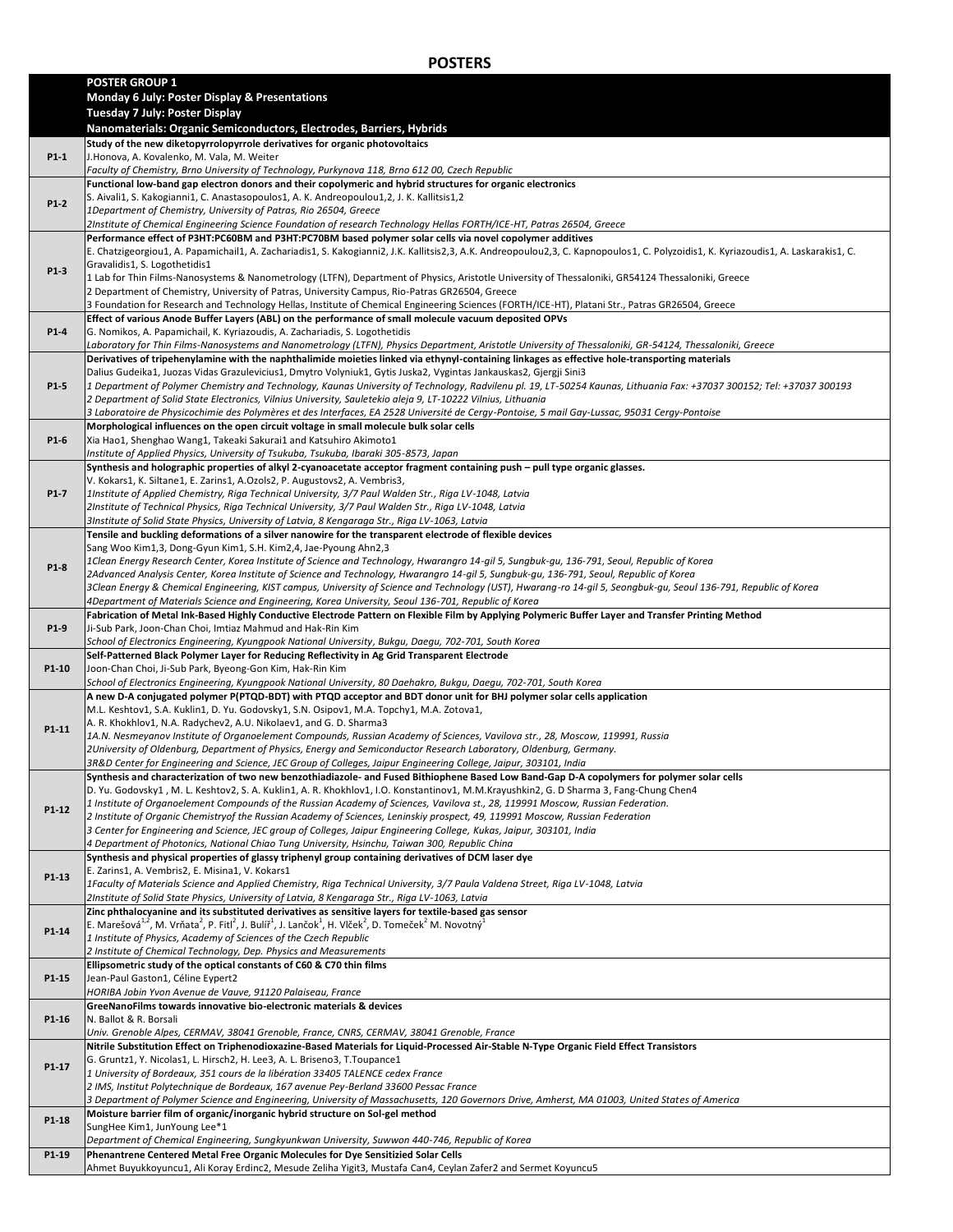|       | 1Department of Chemistry, Faculty of Arts and Sciences, Canakkale Onsekiz Mart University 17100 Canakkale/TURKEY, 2Ege University, Solar Energy Institute, 35040 Bornova, Izmir,    |
|-------|-------------------------------------------------------------------------------------------------------------------------------------------------------------------------------------|
|       | Turkey, 3Department of Material Sciences and Engineering,Faculty of Engineering and Architecture, Izmir KatipCelebi University, Cigli, 35620 Izmir, Turkey, 4Department of          |
|       | Engineering Sciences, Faculty of Engineering, Izmir KatipCelebi University, Cigli, 35620 Izmir, Turkey, 5Department Chemical Engineering, Faculty of Engineering, Canakkale Onsekiz |
|       | Mart University, 17100, Canakkale, Turkey                                                                                                                                           |
|       | Flexible interconnection technology for future flexible applications                                                                                                                |
| P1-20 | S. Nakajima1, R. Mitsui1, J. Satoh1, S. Takahashi1, K. Nomura2, H. Ushijima2                                                                                                        |
|       | 1Product Development Centre, Japan Aviation Electronics Ind., LTD. 3-1-1 Musashino, Akishima, Tokyo 196-8555, Japan                                                                 |
|       | 1Flexible Electronics Research Centre, AIST, 1-1-1 Higashi, Tsukuba, Ibaraki 305-8565, Japan                                                                                        |
| P1-21 | Holographic photosensitivity of azobenzene molecular and chalcogenide glassy films                                                                                                  |
|       | P.Augustovs, A.Ozols, E.Zarins, V.Kokars                                                                                                                                            |
|       | Faculty of Materials Science and Applied Chemistry, Riga Technical University, Paula Valdena iela 3/7, LV-1007, Riga, Latvia                                                        |
| P1-22 | Solution-Processed Amorphous Zn-In-Sn-O/ZrO2 Based Field Effect Transistors                                                                                                         |
|       | Byung Doo Choi, Myung-Gil Kim1*                                                                                                                                                     |
|       | 1 Department of Chemistry, Chung-Ang University, 84 Heukseok-Ro, Dongjak-Gu, Seoul 156-756, Republic of Korea                                                                       |
| P1-23 | Color Tunable Poly(dithienylpyrrole) Derivatives                                                                                                                                    |
|       | Nese Guven, Pinar Camurlu                                                                                                                                                           |
|       | Akdeniz University, Department of Chemistry, 07058, Antalya, Turkey                                                                                                                 |
|       |                                                                                                                                                                                     |

**POSTER SESSION 2**

|        | <b>Wednesday 8 July: Poster Display</b>                                                                                                                                                                 |
|--------|---------------------------------------------------------------------------------------------------------------------------------------------------------------------------------------------------------|
|        | Thursday 9 July: Poster Display & Presentations                                                                                                                                                         |
|        | Devices: OPVs, OTFTs, OLEDs                                                                                                                                                                             |
|        | Formulation of the Light scattering solution with polymer bead for Light Extraction of Flexible OLED Lighting                                                                                           |
|        | Nan Soo Kim1, Dasom Song2, Sun Ryu1, Miyoung Kim2*                                                                                                                                                      |
| $P2-1$ | 1Momentive Performance Materials Korea Co., Ltd., 8F., Daeryung Post Tower 6cha, 50-3, Gasan-dong, Geumcheon-qu, Seoul, 153-715, Korea                                                                  |
|        | 2Korea Printed Electronics Center, Korea Electronics Technology Institute, #820 Palbokdong 2-qa, deokjin-qu, Jeonju-si, Jeollabuk-do, 561-844, Korea                                                    |
|        | Synthesis and characterization of polyethers containing anthracene and benzothiadiazole derivatives for light emitting applications                                                                     |
|        | A. Moutsi1, A.K. Andreopoulou1, C. Anastasopoulos1, J.K. Kallitsis1,2                                                                                                                                   |
| $P1-2$ | 1 Department of Chemistry, University of Patras, GR-26504 Patras, Greece                                                                                                                                |
|        | 2FORTH /ICE-HT, Stadiou Str., P.O. Box 1414, GR - 26504, Rio-Patras, Greece                                                                                                                             |
|        | Soluble polymeric Iridium metallocomplexes for PLED applications                                                                                                                                        |
|        | K. Simitzi1, D. Tsakaraki1, A.K. Andreopoulou1,2; G. Bokias1,2, J. K. Kallitsis1,2                                                                                                                      |
| P2-3   | 1 Department of Chemistry, University of Patras;                                                                                                                                                        |
|        | 2 Foundation for Research and Technology Hellas, Institute of Chemical Engineering Sciences (FORTH-ICE-HT), Patras GR26504, Greece                                                                      |
|        | Optical illumination of flexible organic displays                                                                                                                                                       |
| P2-4   | M.Pfaff, M.Beck                                                                                                                                                                                         |
|        | Affiliation (Faculty of engineering and computer science, Brandenburg Technical University Cottbus-Senftenberg), Großenhainer Str. 57, D-01968 Senftenberg, Germany                                     |
|        | Organic Light Emitting Diode with Low Modulus Organic-Inorganic Hybrid Sealant apply to Flexible Display                                                                                                |
|        | Sun Ryu1, Il-Ji Bae2, Miyoung Kim2*                                                                                                                                                                     |
| P2-5   | 1Momentive Performance Materials Korea Co., Ltd., 8F., Daeryung Post Tower 6cha, 50-3, Gasan-dong, Geumcheon-qu, Seoul, 153-715, Korea                                                                  |
|        | 2Korea Printed Electronics Center, Korea Electronics Technology Institute, #820 Palbokdong 2-ga, deokjin-gu, Jeonju-si, Jeollabuk-do, 561-844, Korea                                                    |
|        | Green and Yellow flexible OLED devices produced by roll-to-roll gravure processes                                                                                                                       |
|        | C. Chaidou1, C. Kapnopoulos1, M. Gioti1, C.A. Poyzoidis1, C. Gravalidis1, C. Pitsalidis1, S. Tsimikli1, A.K. Andreopoulou2,3, E. Mparmpoutsis2, J.K. Kallitsis2,3, S. Logothetidis1                     |
| P2-6   | 1Laboratory for Thin Films-Nanosystems and Nanometrology (LTFN), Physics Department, Aristotle University of Thessaloniki, GR-54124 Thessaloniki, Greece                                                |
|        | 2Department of Chemistry, University of Patras, University Campus, Rio-Patras GR26504, Greece                                                                                                           |
|        | 3 Foundation for Research and Technology Hellas, Institute of Chemical Engineering Sciences (FORTH/ICE-HT), Platani Str., Patras GR26504, Greece                                                        |
|        | Efficient Electron Injecting Semi-Transparent Cathodes Using Samarium and Silver for Transparent Organic Light-Emitting Diodes                                                                          |
| P2-7   | Yongwon Kown1, Jiho Sohn1, Jeonghun Kwak2, and Changhee. Lee1*                                                                                                                                          |
|        | 1Dept. of Electrical and Computer Engineering, Inter-University Semiconductor Research Center, Seoul National University, 1 Gwanak-ro, Gwanak-gu, Seoul 151-742, Korea                                  |
|        | 2Dept. of Electronic Engineering, Dong-A University, 37, Nakdong-daero 550beon-gil, Saha-gu, Busan 604-714, Korea                                                                                       |
|        | Carbazole Based Crosslinkable and Emmisive Donor-Acceptor Polymers For Organic Lighth Emmiting Diodes                                                                                                   |
|        | Ceylan Doyranli1, Sumeyra Buyukcelebi2,3, Sermet Koyuncu4, Mahmut Kus2,5, Ozlem Usluer6 and Fatma Baycan Koyuncu1                                                                                       |
| P2-8   | 1 Canakkale Onsekiz Mart University, Department of Chemistry, Canakkale, Turkey, 2 Selcuk University, Advanced Technology Research and Application Center, Konya, Turkey, 3                             |
|        | Selcuk University, Department of Nanotechnology and Advanced Materials, Konya, Turkey, 4Canakkale Onsekiz Mart University, Department of Chemical Engineering, Canakkale,                               |
|        | Turkey, 5 Selcuk University, Department of Chemical Engineering Konya, Turkey, 6 Necmettin Erbakan University, Department of Energy Engineering, Konya, Turkey                                          |
|        | Optical, structural and photovoltaic properties of PCDTBT : PCBM organic solar cells                                                                                                                    |
| P2-9   | G. Grancharov 1, V. Gancheva1, P. Mokreva1, R. Kalinova1, P. Petrov1, E. Lazarova2, C. Dikov2, G. Popkirov2, P. Vitanov2, M. Sendova-Vassileva2                                                         |
|        | 1Laboratory of Structure and Properties of Polymers, Institute of Polymers, Bulgarian Academy of Sciences, Acad. G. Bonchev St., Block 103-A, 1113 Sofia, Bulgaria                                      |
|        |                                                                                                                                                                                                         |
|        | 2Central Laboratory of Solar Energy and New Energy Sources, Bulgarian Academy of Sciences, Tzarigradsko Chaussee 72, 1784 Sofia, Bulgaria                                                               |
|        | Toward efficient hole selective contact in organic solar cells                                                                                                                                          |
|        | Shaimaa A. Mohamed1,2,, M. C. Scharber1, S.S.A. Obayya2, M. K. El-Mansy3, N.S. Sariciftci1, D. A. M. Egbe1, P. Stadler1                                                                                 |
| P2-10  | 1 Linz Institute for Organic Solar Cells (LIOS), Physical Chemistry, Johannes Kepler University Linz, Altenbergerstr. 69, A-4040 Linz, Austria.                                                         |
|        | 2 Center for Photonic and Smart Materials (CPSM), Zewail City of Science and Technology Sheikh Zayed District, 6th of October City, 12588, Giza, Egypt.                                                 |
|        | 3 Department of Physics, Faculty of Science, Benha University, Stadium Street, 13518 Benha, Egypt.                                                                                                      |
|        | <b>Metal Nanoparticles in Organic Photovoltaic Applications</b>                                                                                                                                         |
| P2-11  | M. Krassas1, E. Stratakis2, E. Kymakis1                                                                                                                                                                 |
|        | 1Center of Materials Technology & Photonics, Technological Educational Institute (TEI) of Crete, Heraklion 71004 Crete, Greece                                                                          |
|        | 2Institute of Electronic Structure and Laser (IESL), Foundation for Research and Technology-Hellas (FORTH), Heraklion                                                                                   |
|        | Extensive morphological and structural studies of perovskite based thin films for photovoltaic applications                                                                                             |
| P2-12  | L. Tzounis, C. Gravalidis, A. Papamichail, I. Tsiaousis, M. Gioti, A. Laskarakis, S. Logothetidis                                                                                                       |
|        | Lab for Thin Films Nanosystems and Nanometrology, Physics Department, Aristotle University of Thessaloniki, 54124, Thessaloniki, Greece                                                                 |
|        | Enhanced efficiency of Polymer-Fullerene Bulk Heterojunction Solar Cells via utilization of Laser Ablation produced noble metallic nanoparticles                                                        |
| P2-13  | E. Skoularioti1, S. Kassavetis1,2, A. Spiliotis1, A. Laskarakis1, P. Patsalas1, S. Logothetidis1                                                                                                        |
|        | 1Laboratory for Thin Films-Nanosystems & Nanometrology (LTFN), Department of Physics, Aristotle University of Thessaloniki, GR-54124 Thessaloniki, K. Makedonia, Greece                                 |
|        | 2Department of Materials Science and Engineering, University of Ioannina, GR-45110 Ioannina, Epirus, Greece                                                                                             |
|        | Effect of active layer thickness on the performance of small molecule vacuum deposited OPVs                                                                                                             |
| P2-14  | A. Papamichail, K. Kyriazoudis, G. Nomikos, A. Zachariadis, S. Logothetidis                                                                                                                             |
|        | Laboratory for Thin Films-Nanosystems and Nanometrology (LTFN), Physics Department, Aristotle University of Thessaloniki, GR-54124, Thessaloniki, Greece                                                |
|        | High performance organic-inorganic hybrid triple-junction tandem solar cell                                                                                                                             |
| P2-15  | Hyeok Kim1, Changhee Lee1<br>Department of Electrical and Computer Engineering, Inter-University Semiconductor Research Center, Seoul National University, 1 Gwanak-ro, Gwanak-qu, Seoul 151-744, Korea |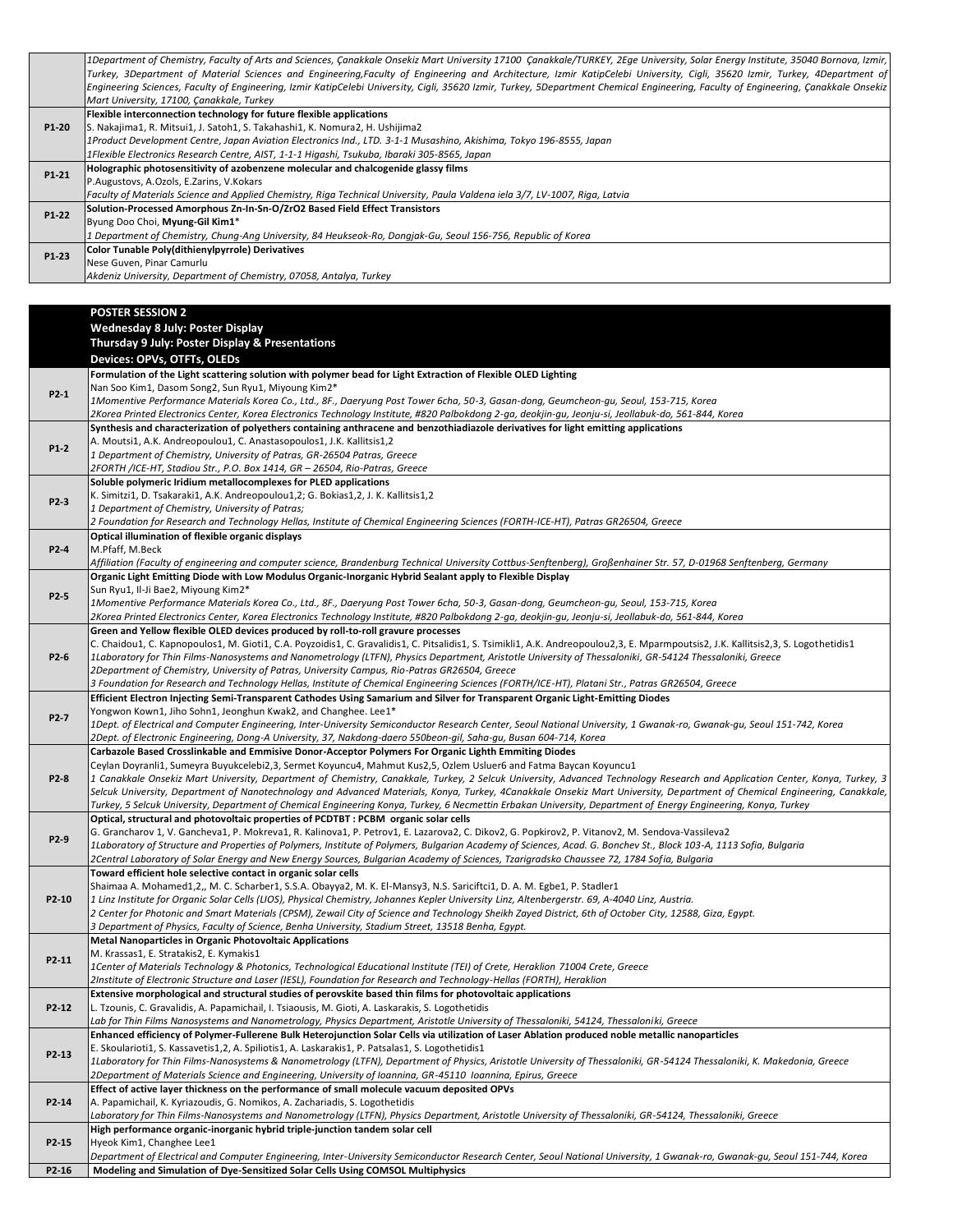|             | Swati Sahu, Rajesh Kumar Awasthy, Mohan Patel, Anil Verma & Sanjay Tiwari                                                                                                               |
|-------------|-----------------------------------------------------------------------------------------------------------------------------------------------------------------------------------------|
|             | School Of Studies in Electronics & Photonics, Pandit Ravishankar Shukla University, Raipur-492010, Chhattisgarh, India                                                                  |
|             | Tuning of intramolecular charge transfer reactions in dipolar pyrimidine and pyrrolo-pyrimidine derivatives and their fluorescence sensing properties                                   |
| P2-17       | L. Skardziute1, J. Jovaisaite1, T. Buciunas1, J. Dodonova2, J. Bucevicius2, A. Voitechovicius2, S. Tumkevicius2, S. Jursenas1                                                           |
|             | 1Institute of Applied Research, Vilnius University, Sauletekio 9-III, LT-10222 Vilnius, Lithuania                                                                                       |
|             | 2Department of Organic Chemistry, Faculty of Chemistry, Vilnius University, Naugarduko 24, LT-03225 Vilnius, Lithuania                                                                  |
|             | Fully inkjet-printed flexible temperature sensors based on carbon and PEDOT:PSS                                                                                                         |
| P2-18       | C. Bali1,2, A. Brandlmaier1, A. Ganster1, O. Raab1, J. Zapf1, A. Hübler2                                                                                                                |
|             | 1 Siemens AG, Corporate Technology, Research and Technology Center, CT RTC ELE SPT-DE, 81739 Munich, Germany                                                                            |
|             | 2 Institute for Print and Media Technology, Chemnitz University of Technology, 09107 Chemnitz, Germany                                                                                  |
|             | Azide Containing Random Copolymers as Dielectrics for Low-Voltage Organic Field-Effect Transistors                                                                                      |
| P2-19       | E. Reis Simas <sup>1</sup> , A. Gassmann <sup>1</sup> , E. Katholing <sup>2</sup> , S. Janietz <sup>2</sup> , H. von Seggern <sup>1</sup>                                               |
|             | Technische Universität Darmstadt, Material Science, Darmstadt, Germany                                                                                                                  |
|             | Fraunhofer Institute for Applied Polymer Research, Potsdam-Golm, Germany<br>Effect of Alkyl Chain Length of Self-Assembled Monolayer on Bias Stability of Organic Thin Film Transistors |
|             | Jeongkyun Roh1, Hyeok Kim1, Hyeonwoo Shin1, Heebeom Roh1, Jeonghun Kwak2, Byung Jun Jung3, Changhee Lee1                                                                                |
| P2-20       | 1Dept. of Electrical and Computer Engineering, Inter-University Semiconductor Research Center, Seoul National University, 1 Gwanak-ro, Gwanak-gu, Seoul 151-742, Korea                  |
|             | 2Dept. of Electric Engineering, Dong-A University, 37, Nakdong-daero 550beon-gil, Saha-gu, Busan 604-714, Korea                                                                         |
|             | 4Dept. of Materials Science and Engineering, The University of Seoul, 163 Seoulsiripdaero, Dongdaemun-gu, Seoul 130-743, Korea                                                          |
|             | Solution-processed organic field-effect transistors fabricated by self-assembled monolayers                                                                                             |
| P2-21       | Won-You Kim and Sung-Jin Kim                                                                                                                                                            |
|             | Chungbuk National University, Gaesin-dong, Heungdeok-gu Cheongju, Chungbuk 361-763, South Korea                                                                                         |
|             | Radiation microdosimeters based on the generation of protons in polymer dielectrics                                                                                                     |
|             | E. Kapetanakis1, C. Katsogridakis2, A. M. Douvas2, S. Koliopoulou2, V. Psycharis2, V. Saltas3, J. Kaliakatsos1, D. Dimotikali4, P. Argitis2, P. Normand2                                |
| P2-22       | 1Dept of Electronic Engineering, TEI of Crete, 73133 Chania, Greece                                                                                                                     |
|             | 2INN, NCSR 'Demokritos', 15310 Aghia Paraskevi, Athens, Greece                                                                                                                          |
|             | 3Dept of Natural Resources & Environment, TEI of Crete, 73133 Chania, Greece                                                                                                            |
|             | 4School of Chemical Engineering, NTUA, 15780 Athens, Greece                                                                                                                             |
| P2-23       | OTFT based immunosensors for ultrasensitive detection of clinically relevant biomarkers                                                                                                 |
|             | A. Tiwari1, M. Magliulo1, YM. Mulla1, P. Seshadri1, K. Manoli1, G. Palazzo1, L. Torsi1                                                                                                  |
|             | Dipartimento di Chimica, Università degli Studi di Bari Aldo Moro, Via Orabona 4, 70126, Bari, Italy                                                                                    |
|             | PCBM C70 n-type thin films transistors: Influence of HMDS deposition temperature on the devices properties                                                                              |
| P2-24       | M. R. Fiorillo1, C. Diletto2, P. Tassini2, M. G. Maglione2, E. Santoro1, F. Villani2, R. Liguori1,                                                                                      |
|             | P. Maddalena3, A. Rubino1, C. Minarini2<br>(1) Department of Industrial Engineering, University of Salerno, via Giovanni Paolo II 132, I-84084, Fisciano (SA), Italy                    |
|             | (2) Laboratory of Nanomaterials and Devices, ENEA C. R. Portici, p.le Enrico Fermi 1, I-80055, Portici (NA), Italy                                                                      |
|             | (3) Department of Physical Science, University of Napoli "Federico II" - Monte S. Angelo, Via Cintia, I-80126, Napoli, Italy                                                            |
|             | Inkjet printed polymer nanocomposite-based chemiresistors                                                                                                                               |
|             | F. Villani1, F. Loffredo1, I. A. Grimaldi1,2, B. Alfano1, T. Polichetti1, E. Massera1, G. Di Francia1, C. Minarini1,                                                                    |
| P2-25       | 1 ENEA Research Center, P.le E. Fermi, 1 - 80055 Portci (Na), Italy                                                                                                                     |
|             | 2 IREA-CNR, Via Diocleziano 328, 80124 Naples, Italy                                                                                                                                    |
|             |                                                                                                                                                                                         |
|             | <b>COMMON POSTER SESSION</b>                                                                                                                                                            |
|             | <b>Tuesday 7 July: Poster Display</b>                                                                                                                                                   |
|             | <b>Wednesday 8 July: Poster Display &amp; Presentations</b>                                                                                                                             |
|             | Graphene and Related Materials (common with NN15 W5)                                                                                                                                    |
|             | Efficient transfer of graphene grown on copper substrates using electrochemical delamination                                                                                            |
|             | D. Papas1, S. Chaitoglou2, A. Zachariadis1, E. M. Pechlivani1, A. Papamichail1, A. Laskarakis1, S. Logothetidis1                                                                        |
| P5-1        | 1Lab for Thin Films, Nanosystems & Nanometrology (LTFN), Department of Physics, Aristotle University of Thessaloniki, 54124 Thessaloniki, Greece                                        |
|             | 2FEMAN Group, IN2BU, Department of Applied Physics and Optics, Universitat de Barcelona, C/ Martí i Franquès, 1, 08028, Barcelona, Spain                                                |
|             | Production of Graphene Reinforced Poly E-caprolactone (PCL) Scaffolds                                                                                                                   |
| <b>P5-2</b> | G. Cosar, S. Tasdemir, A. Sendemir Urkmez                                                                                                                                               |
|             | Ege University Bioengineering Department, Izmir, Turkey                                                                                                                                 |
|             | Modeling of enhanced absorption in graphene caused by plasmonic near fields                                                                                                             |
| P5-3        | A. Dagkli, S. Evangelou, E. Lidorikis                                                                                                                                                   |
|             | Department of Materials Science and Engineering, University of Ioannina, Ioannina 45110, Greece                                                                                         |
|             | Graphene based micro-sensors using an innovative MEMS/CMOS platform for environmental monitoring applications                                                                           |
| P5-4        | D.Ulieru, X.Vila, Oana-Maria Ulieru, A.Topor                                                                                                                                            |
|             | SITEX 45 SRL, R&D Department, 114, GHICA TEI BLVD, BL.40, AP.2, DEPT.2, Bucharest 023709, Romania                                                                                       |
|             | Evaluation of graphene oxide-magnetic-gold nanohybrids as enzyme mimics for biosensing applications                                                                                     |

*1 Laboratory of Cellular Immunology, Department of Microbiology, Hellenic Pasteur Institute, 127 Vas. Sofias Ave., 11521 Athens, Greece 2 University of Athens, Chemistry Department, Panepistimiopolis, Zografou, 15771, Athens, Greece* **P5-6 Kinetics in CVD graphene growth.The effect of pressure and gases flows.** S. Chaitoglou\*, S. Logothetidis§, E. Pascual , J.L. Andújar, E. Bertran *FEMAN Group, IN2UB, Department of Applied Physics and Optics, Universitat de Barcelona,C/ Martí i Franquès, 1, 08028, Barcelona, Spain. Lab for Thin Films, Nanosystems & Nanometrology (LTFN), Department of Physics AUTh, , Thessaloniki, Greece*

**P5-7 Heavy metals removal by graphene oxide** S.Šemčuk1, G. Lujanienė1, S. Tautkus *Center for physical sciences and technologySavanorių ave. 231 LT-02300 Vilnius, Lithuania* **P5-8 Chemical route to get hexagonal boron nitride graphene-like few layers** B. Toury1, S. Yuan1, C. Journey1, A. Brioude1 *1 Laboratoire des Multimatéraiux et Interfaces, University of Lyon, 22, avenue Gaston Berger, 69100 Villeurbanne, France* 

**Layer-by-layer assembled polyvinyl alcohol/graphene oxide composite for high gas barrier applications**

M.-U. Park1, W.-B. Park1, R.K. Layek1, N.-H. Kim1, J.-H. Lee1, 2, \*

D.K. Toubanaki1\*, P. Bilalis2, M. Margaroni1, H. Iatrou2, E. Karagouni1

**P5-5**

**P5-9** *1Applied Materials Institute for BIN Convergence (BK Plus Global Program), Department of BIN Convergence Technology, Chonbuk National University, Jeonju, Jeonbuk, Korea 2Center for Carbon Composite Materials, Department of Polymer & Nano Engineering, Chonbuk National University, Jeonju, Jeonbuk, 561-756, Korea* **Facile synthesis of high quality AuNPs/graphene nanohybrids by chemical vapor deposition for non-enzymatic glucose sensor**

T.-D. Thanh1, J. Balamurugan1, M.-G. Yu1, J.-S. Ryu1, J.-H. Lee1,2\*

**P5-10** *1Advanced Materials Institute of BIN Convergence (BK21 plus Global) & Department of BIN Convergence Technology, Chonbuk National University*

*2Center for Carbon Composite Materials, Department of Polymer & Nano Science and Technology, Chonbuk National University, Jeonju, Jeonbuk, 561-756, Republic of Korea*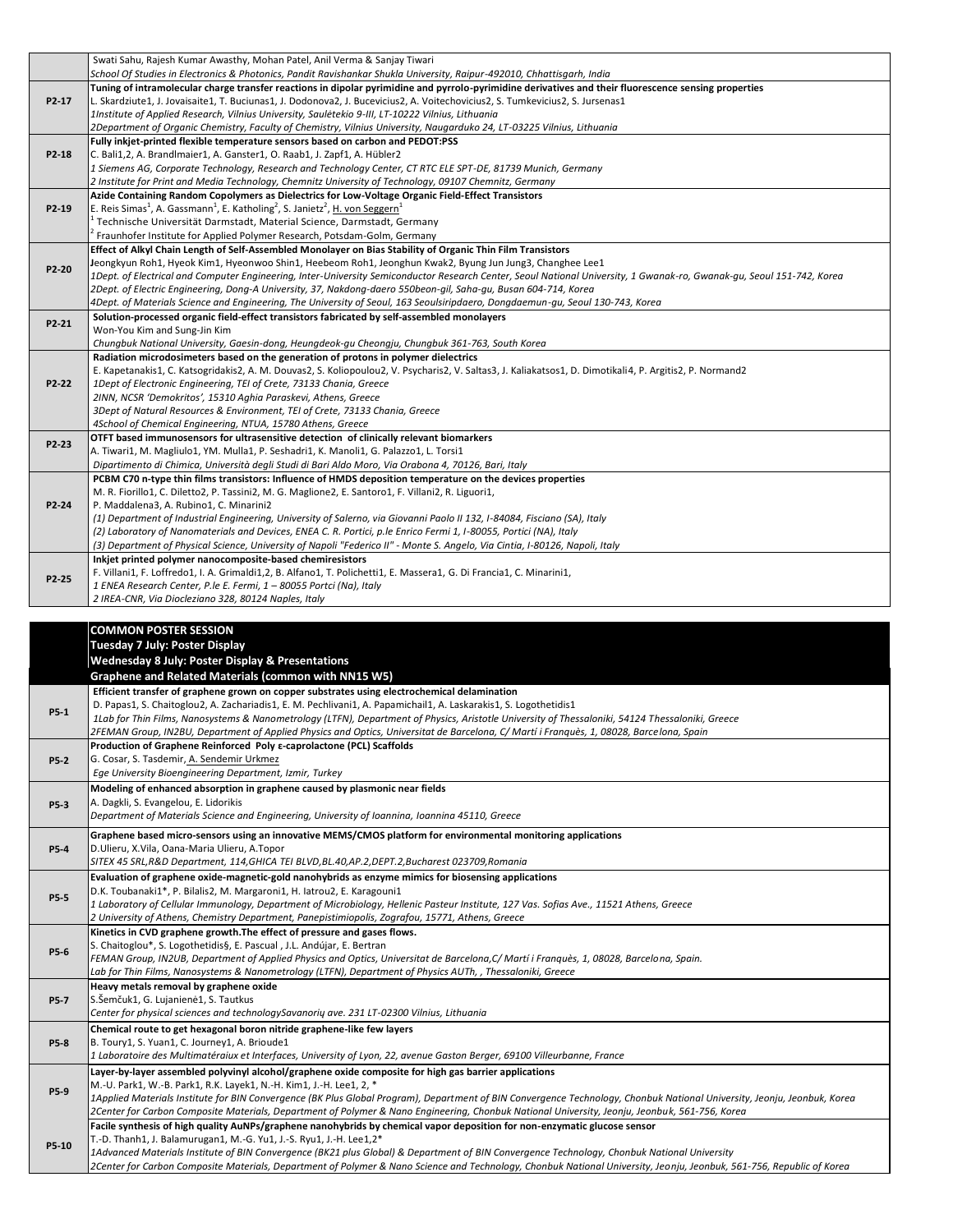|       | Polyethyleneimine functionalized graphene oxide coating for enhanced hydrogen gas barrier properties                                                                                                                                                                       |
|-------|----------------------------------------------------------------------------------------------------------------------------------------------------------------------------------------------------------------------------------------------------------------------------|
|       | W.-B. Park1, R.-K. Layek1, N.-H. Kim1, L.-K. Kwac2, H.-G. Kim3, J.-H. Lee1, 4*                                                                                                                                                                                             |
| P5-11 | 1Advanced Materials Institute of BIN Convergence (BK21 plus Global) & Department of BIN Convergence Technology, Chonbuk National University<br>2Department of Manufacturing Technology and Design Engineering, Jeonju University                                           |
|       | 3Department of Mechanical and Automotive Engineering, Jeonju University                                                                                                                                                                                                    |
|       | 4Center for Carbon Composite Materials, Department of Polymer & Nano Science and Technology, Chonbuk National University, Jeonju, Jeonbuk, 561-756, Republic of Korea                                                                                                      |
|       | Synthesis of nitrogen-doped graphene oxide hydrogel for energy electrode materials                                                                                                                                                                                         |
|       | N.-H. Kim1, W. Park1, M.-G. Yu1, Tapas Kuila2, J.-H. Lee1,3,*                                                                                                                                                                                                              |
| P5-12 | 1Advanced Materials Institute of BIN Convergence (BK21 plus Global) & Department of BIN Convergence Technology, Chonbuk National University                                                                                                                                |
|       | 2Surface Engineering & Tribology Division, CSIR-Central Mechanical Engineering Research Institute, Council of Scientific & Industrial Research (CSIR), India                                                                                                               |
|       | 3Center for Carbon Composite Materials, Department of Polymer & Nano Science and Technology, Chonbuk National University, Jeonju, Jeonbuk, 561-756, Republic of Korea                                                                                                      |
|       | Design of Pyrene Functionalized PMMAs of Different Topologies for the Fabrication of Graphene/Polymer Nanocomposites<br>K.D. Papadimitriou,1,2 E.N. Skountzos,1,2 S. Gkermpoura,1,2 V.G. Mavrantzas,1,2,3 C. Galiotis,1,2 and C. Tsitsilianis1,2*                          |
| P5-13 | 1FORTH/ICE-HT, Stadiou Str., P.O. Box 1414, GR 26504, Rio-Patras, Greece                                                                                                                                                                                                   |
|       | 2Department of Chemical Engineering, Universty of Patras, GR 26504, Patras, Greece                                                                                                                                                                                         |
|       | 3Particle Technology Laboratory, Department of Mechanical and Process Engineering, ETH-Z, CH-8093 Zürich, Switzerland                                                                                                                                                      |
|       | Investigation on the microwave absorption properties of Fe/ Fe3O4/reduced graphene oxide nanorings                                                                                                                                                                         |
| P5-14 | Y.Ding1, Q.L.Liao1,, X.Q.Yan1, X.H.Zhang1, Y.Zhang1 *                                                                                                                                                                                                                      |
|       | 1 State Key Laboratory for Advanced Metals and Materials, School of Materials Science and Engineering, University of Science and Technology Beijing, Beijing 100083, China.                                                                                                |
|       | Melt-spinning of in-situ polymerised $\varepsilon$ -caprolactam in presence of graphene monolayers                                                                                                                                                                         |
| P5-15 | J. Mroszczok1, J. Weise1, G. Seide1, T. Gries1                                                                                                                                                                                                                             |
|       | 1Institut für Textiltechnik of RWTH Aachen University (Nano Modified Fibres), Aachen, Germany                                                                                                                                                                              |
|       | Synthesis and characterization of silver nanoparticles functionalized graphene oxide for using in polymer composites<br>I. Ion1, M.V. Lungu1, D. Patroi1, V. Marinescu1, V. Tsakiris1, A. Bratulescu1, M. Lungulescu1, M.C. Chifiriuc2, M. Popa2, L. Nistor3, G. Epurescu4 |
|       | 1. National Institute for R&D in Electrical Engineering ICPE-CA Bucuresti, Romania.                                                                                                                                                                                        |
| P5-16 | 2. University of Bucharest, Faculty of Biology, Microbiology Departmen6-Bucharest, Romania                                                                                                                                                                                 |
|       | 3. National Institute of Materials PhysicsAtomistilor Str., No. 105 bis, 077125, Magurele, Romania                                                                                                                                                                         |
|       | 4.National Institute for Laser, Plasma and Radiation Physics,  Bucharest, Romania                                                                                                                                                                                          |
|       | Stationary charge and current distributions in carbon nanocones under magnetic and electric fields                                                                                                                                                                         |
| P5-17 | M. Pacheco1, P. Ulloa1, A. Latgé2                                                                                                                                                                                                                                          |
|       | 1Physics department, Universidad Técnica Federico Santa María Avda España 1680 Valparaíso, Chile                                                                                                                                                                           |
|       | 2Physics institute, Universidade Federal Fluminense24210-340 Niteroi-RJ, Brazil<br>Au NPs/RGO Hybrid for High-Efficient Reduction of 4-Nitrophenol                                                                                                                         |
| P5-18 | W. Wang1,2, X. Guo1,2, W. Hao1, L. Zhang1, J. Yu1 and L. Sun2                                                                                                                                                                                                              |
|       | 1. Jiangsu Key Laboratory of Advanced Metallic Materials, School of Materials Science and Engineering, Southeast University, Nanjing 211189, China;                                                                                                                        |
|       | 2. SEU-JSRI Joint Research Center for the Application of Advanced Carbon Materials, Nanjing 210096, China)                                                                                                                                                                 |
|       | Transition Metal Dichalcogenide Field-effect Transistors BasedComplementary Inverter Exhibiting High-gain                                                                                                                                                                  |
| P5-19 | A.-J. Cho1,2, K.-C. Park3, J.-Y. Kwon1,2                                                                                                                                                                                                                                   |
|       | 1 Yonsei Institute of Convergence Technology.                                                                                                                                                                                                                              |
|       | 2 Department of Electric Engineering, Konkuk University.                                                                                                                                                                                                                   |
|       | 3Incheon, 406-840, South Korea.1,2 Seoul, 143-701, South Korea                                                                                                                                                                                                             |
|       |                                                                                                                                                                                                                                                                            |
|       | Intrinsic graphene surface on a plastic via microwave flash heating                                                                                                                                                                                                        |
| P5-20 | H.-J. Jeong1*, H.-Y. Kim1,2, K.-J. Baeg1, S. Jung1, J.-T. Han1, S.-Y. Jeong1, M.-S. Jeong2, G.-W. Lee1*<br>1Nanocarbon Material Research Group, Korea Electrotechnology Research Institute (KERI), Republic of Korea                                                       |
|       | 2IBS center for Integrated Nanostructure Physics, Institute for Basic Science, Sungkyunkwan University, Republic of Korea                                                                                                                                                  |
|       | Few-layer graphene Langmuir film decorated by Pd nanoparticles for NO2 gas sensing                                                                                                                                                                                         |
| P5-21 | D. Kostiuk, S. Luby, M. Benkovicova, P. Siffalovic, K. Vegso, J. Ivanco, M. Jergel, E. Majkova                                                                                                                                                                             |
|       | 1Institute of Physics, Slovak Academy of Sciences, Dubravska cesta 9, 84511 Bratislava, Slovakia                                                                                                                                                                           |
|       | DFT investigation of optoelectronic properties of graphene modified with boron atoms                                                                                                                                                                                       |
| P5-22 | 1Svetlana S. Pelemiš, 2Sanja J. Armaković and 3Stevan Armaković                                                                                                                                                                                                            |
|       | 1 University of East Sarajevo, Faculty of Technology, Zvornik, Bosnia and Herzegovina,                                                                                                                                                                                     |
|       | 2 University of Novi Sad, Department of Chemistry, Novi Sad,Serbia,<br>3 University of Novi Sad, Department of Physics, Novi Sad, Serbia                                                                                                                                   |
|       | Nanophone                                                                                                                                                                                                                                                                  |
|       | D. Jovanović1, D. Todorović2,3, A. Matković1, M. Spasenović1, M. Milićević1, I. Salom4 and R. Gajić1                                                                                                                                                                       |
| P1-23 | 1Center for Solid State Physics and New Materials, Institute of Physics Belgrade, University of Belgrade, Belgrade, Serbia                                                                                                                                                 |
|       | 2 School of Electrical Engineering, University of Belgrade, Belgrade, Serbia                                                                                                                                                                                               |
|       | 3Dirigent Acoustics Ltd, Mažuranićeva 29/9, 11050 Belgrade, Serbia                                                                                                                                                                                                         |
|       | 4Institute Mihailo Pupin, University of Belgrade, Volgina 15, 11060 Belgrade, Serbia                                                                                                                                                                                       |
|       | Graphene / platinum transparent conductive composite film by plasmaassisted CVD<br>C.-C. Kuo1,2, S.-H. Chan 2, and Y.-C. Cheng1                                                                                                                                            |
| P1-24 | 1Graduate Institute of Energy Engineering/Thin Film Technology Center National Central University, Taiwan                                                                                                                                                                  |
|       | 2Department of Optics and Photonics/Thin Film Technology Center, National Central University, Taiwan                                                                                                                                                                       |
|       | Structural properties of graphene functionalized with hydroxyl and epoxide groupsby density functional theory approach                                                                                                                                                     |
| P5-25 | C. Vacacela Gomez1, E. Robalino2, D. Haro2, T. Tene Fernandez1, J. Orbe2, P. Escudero2 A. Haro2                                                                                                                                                                            |
|       | 1 Dipartimento di Fisica, Università della Calabria, Italia                                                                                                                                                                                                                |
|       | 2 Escuela Superior Politécnica de Chimborazo, Escuela de Física y Matemática, Ecuador                                                                                                                                                                                      |
|       | Modification of Graphene Oxide as Catalyst Support for Fuel Cells                                                                                                                                                                                                          |
| P5-26 | V. Sadhu1, E. Jamil2, S. Ghobadi2, V. Bayram2, S.A. Gürsel1,2<br>1Nanotechnology Research and Application Center, Sabanci University, 34956 Istanbul, Turkey                                                                                                               |
|       | 2Faculty of Natural Science and Engineering, Sabanci University, 34956 Istanbul, Turkey                                                                                                                                                                                    |
|       | Suppression of bacterial interaction through graphitic coatings                                                                                                                                                                                                            |
|       | R. Henriquez1, C. Parra1, F. Montero-Silva2, M. Flores3, C. Ramirez4, C. Garin1, J. Correa5, M.                                                                                                                                                                            |
|       | Seeger2, P. Haberle1.                                                                                                                                                                                                                                                      |
| P5-27 | 1Departamento de Física, Universidad Técnica Federico Santa María, Valparaíso, Chile.                                                                                                                                                                                      |
|       | 2Departamento de Química, Universidad Técnica Federico Santa María, Valparaíso, Chile.<br>3Departamento de Física, Facultad de Ciencias Físicas y Matemáticas, Universidad de Chile, Santiago, Chile.                                                                      |
|       | 4Departamento de Ingeniería Química y Ambiental, Universidad Técnica Federico Santa María, Valparaíso, Chile.                                                                                                                                                              |
|       | 5Instituto de Física, Pontificia Universidad Católica de Valparaíso, Valparaíso, Chile.                                                                                                                                                                                    |
|       | Fano effect and thermoelectrical properties of bilayer graphene nano-ribbons                                                                                                                                                                                               |
| P5-28 | P.A. Orellana 1, L. Rosales 1, M. Pacheco 1, and L. Chico 2<br>1 Physics Department, UTFSM, Casilla 110 V, Valparaiso, Chile                                                                                                                                               |